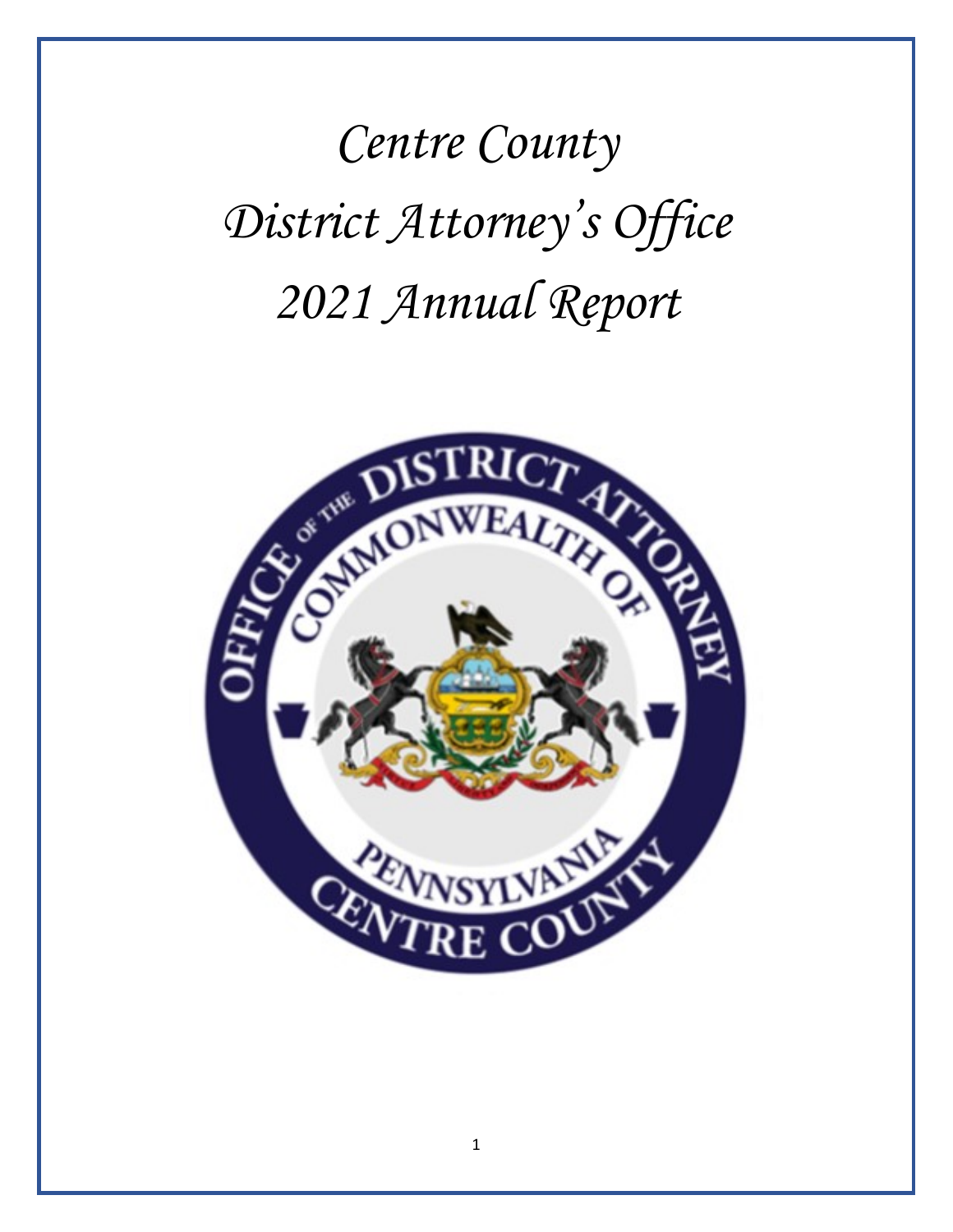*Overall District Attorney's Office Caseload*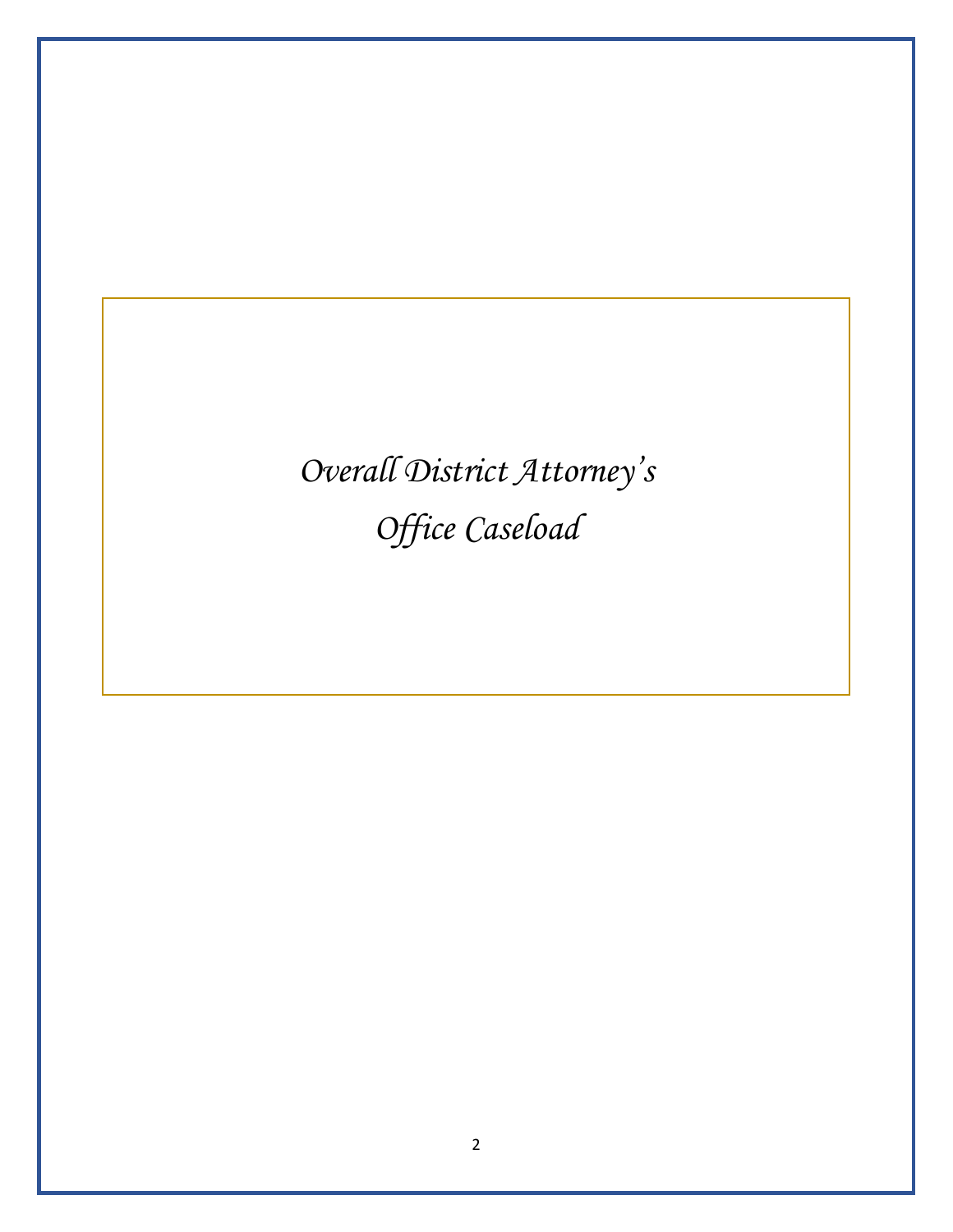# *Overall Caseload 2018-2021*

|      | 2019<br>2018 | 2010<br>∠∪⊥ | 2020           | 2021  |
|------|--------------|-------------|----------------|-------|
| TAL: | 2986         | 2866        | วววว<br>، دے ے | 2165* |



\*totals pending the Centre County court administration annual report.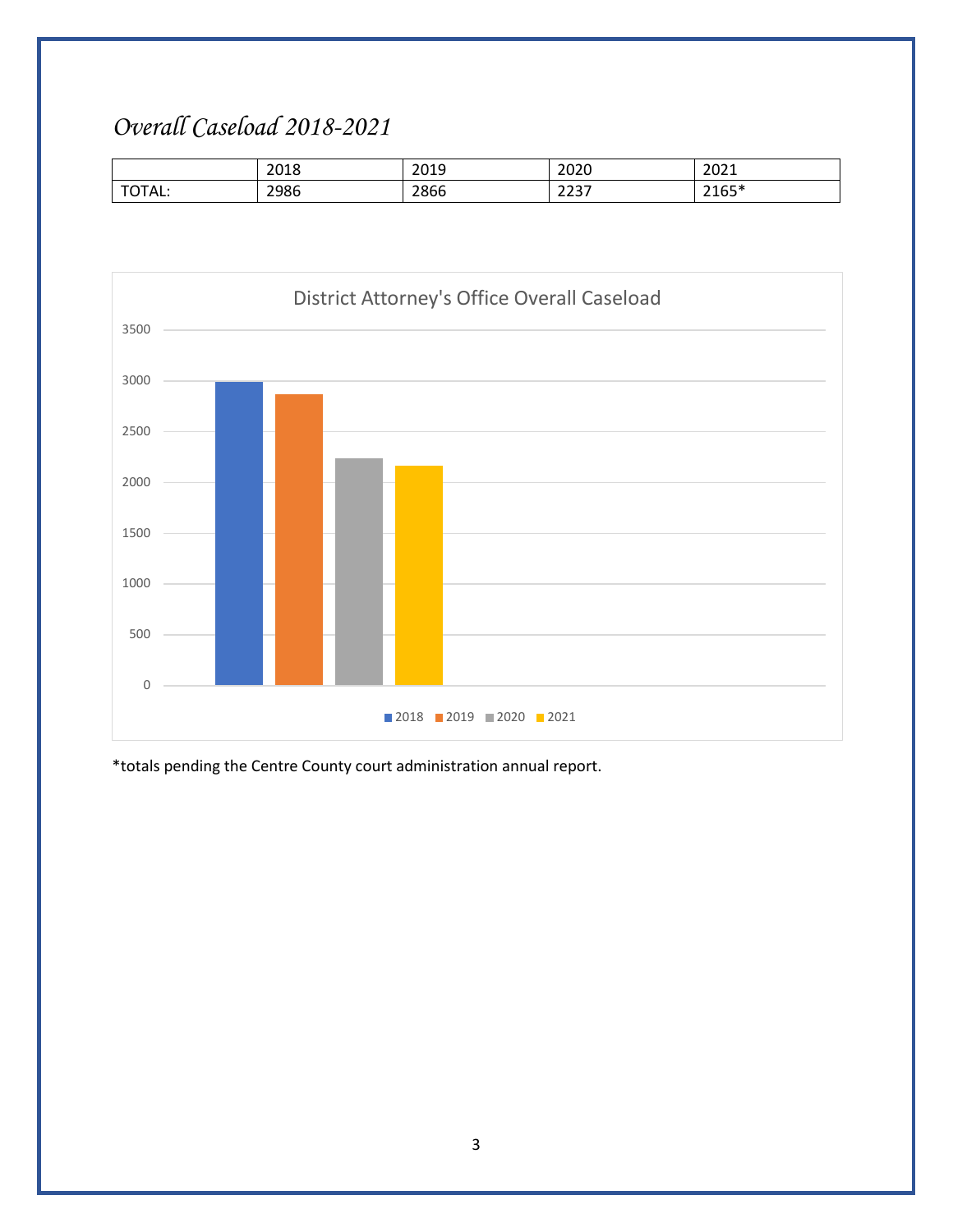# *Caseload Breakdown by Type 2018-2021*

|                                      | 2018        | 2019 | 2020 | 2021* |
|--------------------------------------|-------------|------|------|-------|
| <b>Criminal Cases</b>                | 1970        | 1695 | 1467 | 1432  |
| <b>Summary Appeals</b>               | 87          | 90   | 100  | 172   |
| Juvenile Cases                       | 94          | 101  | 88   | 59    |
| Extraditions                         | 27          | 27   | 14   | 22    |
| Expungements                         | 690         | 834  | 341  | 314   |
| Forfeitures                          | 40          | 37   | 5    | 6     |
| <b>Indirect Criminal</b><br>Contempt | 47          | 27   | 52   | $40+$ |
| Search<br>Warrants/Court<br>Orders   | 31          | 55   | 152  | 112   |
| Consensuals                          | $\mathbf 0$ | 0    | 18   | 8     |
| Total                                | 2986        | 2866 | 2237 | 2165  |

\*internal figures, pending Centre County Court Administration annual report.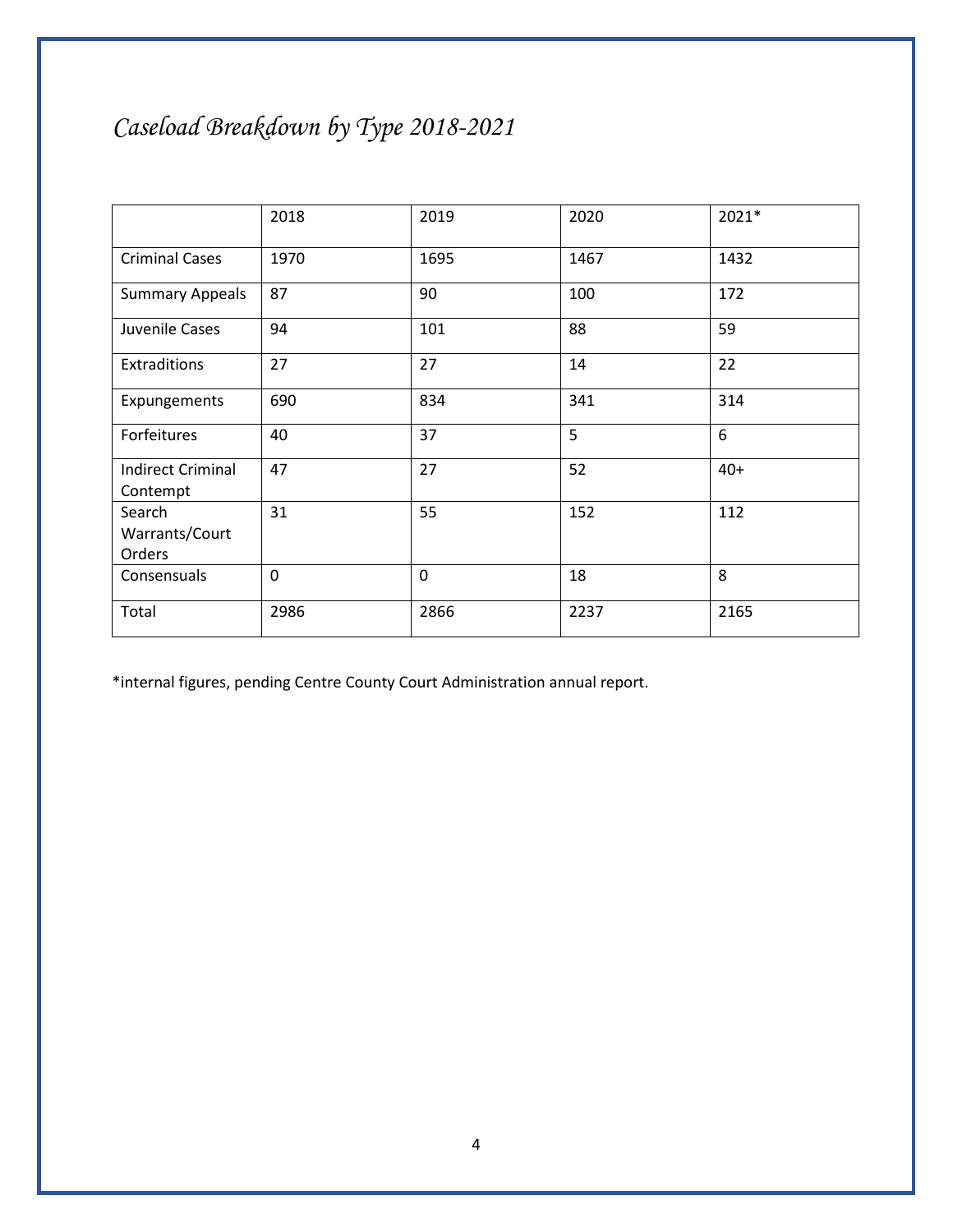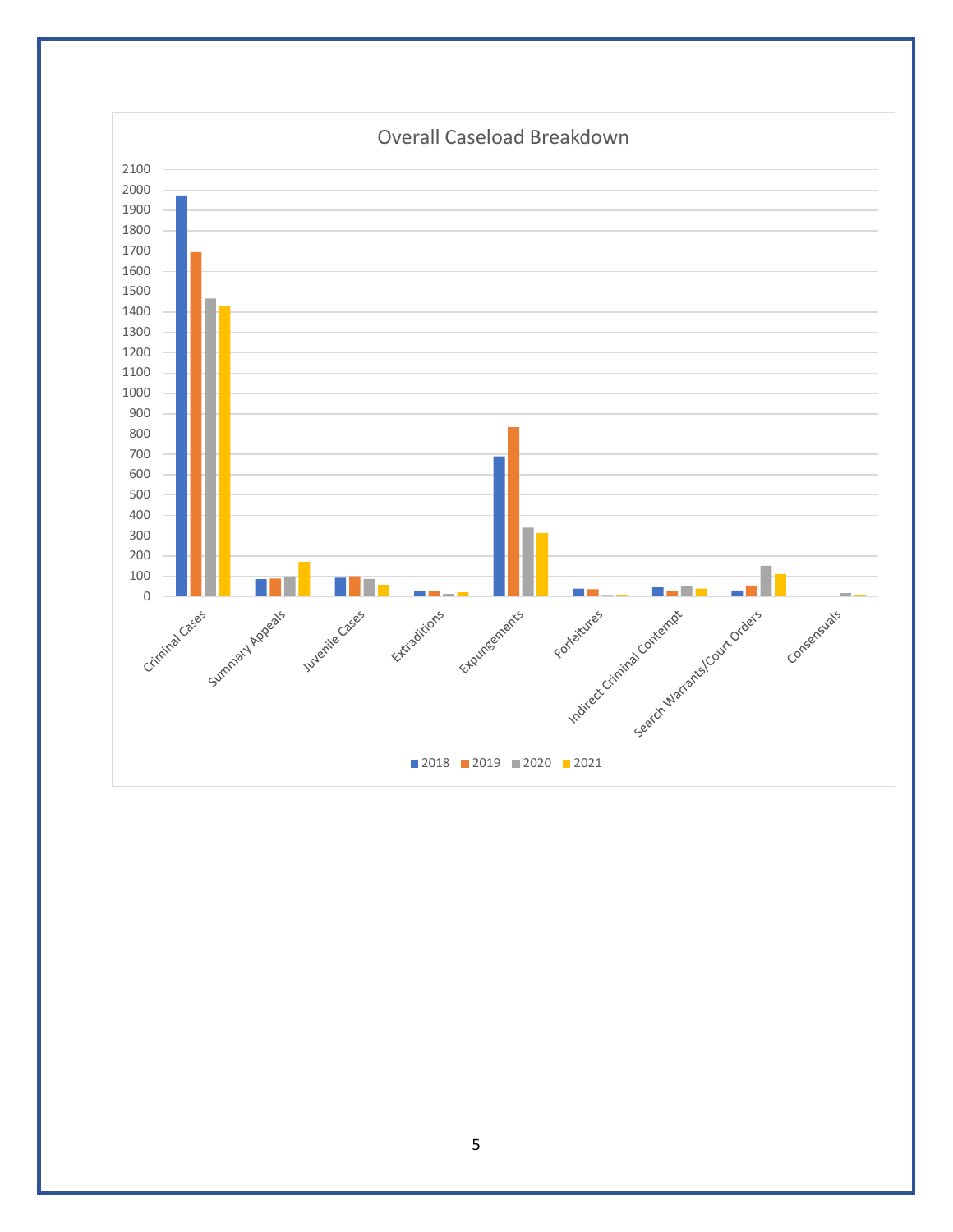# *Central Court*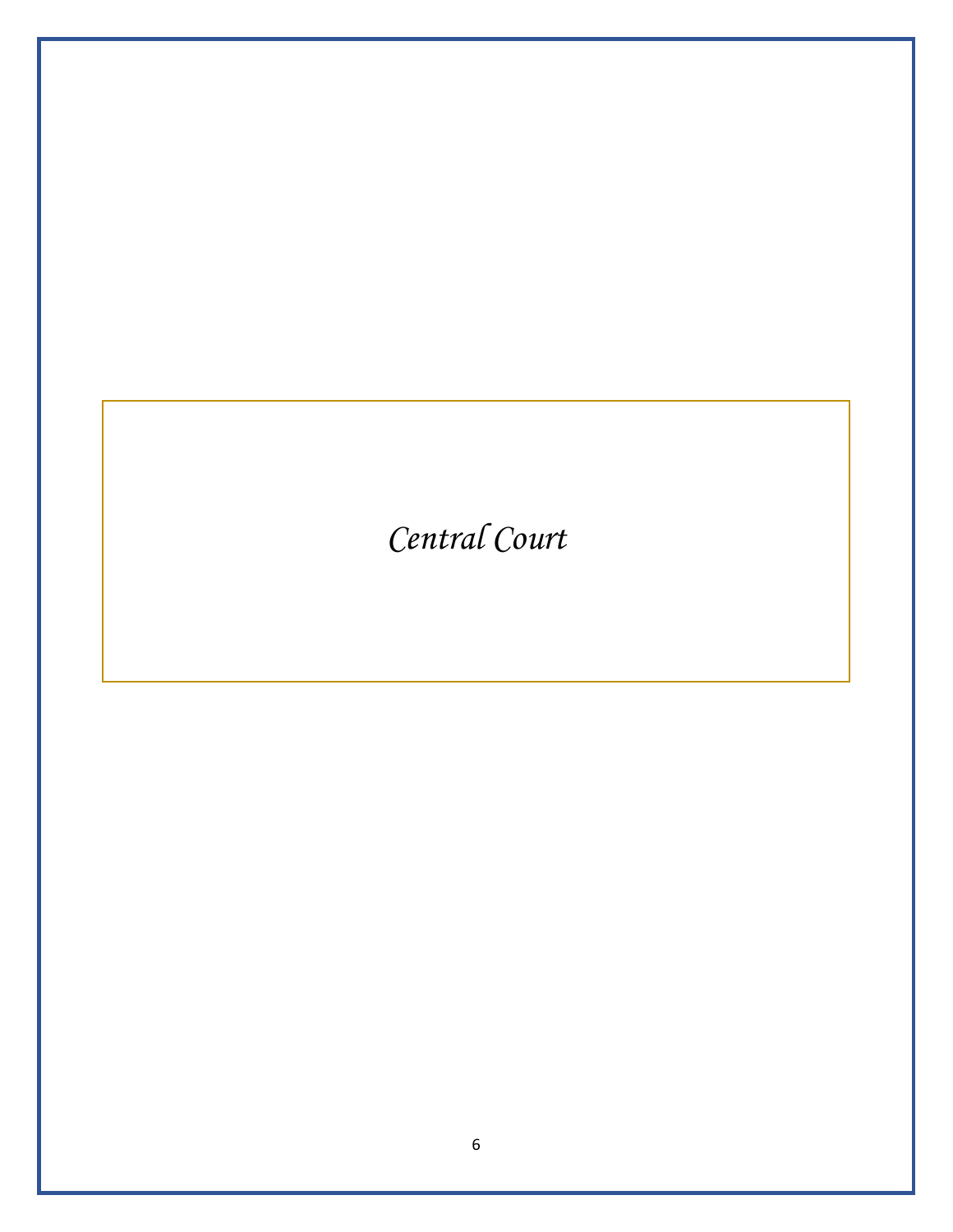

\*totals pending the Centre County court administration annual report.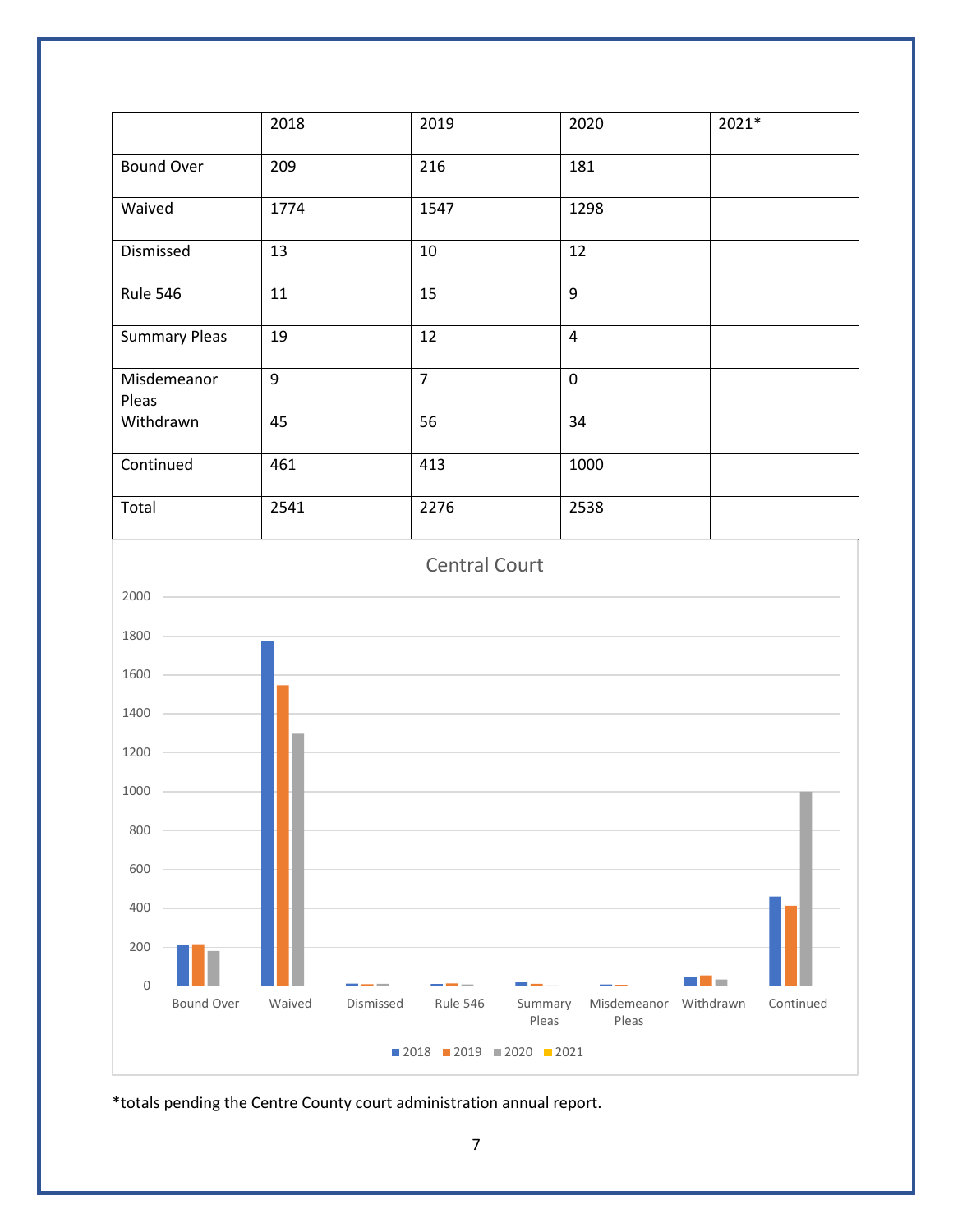*Criminal Court*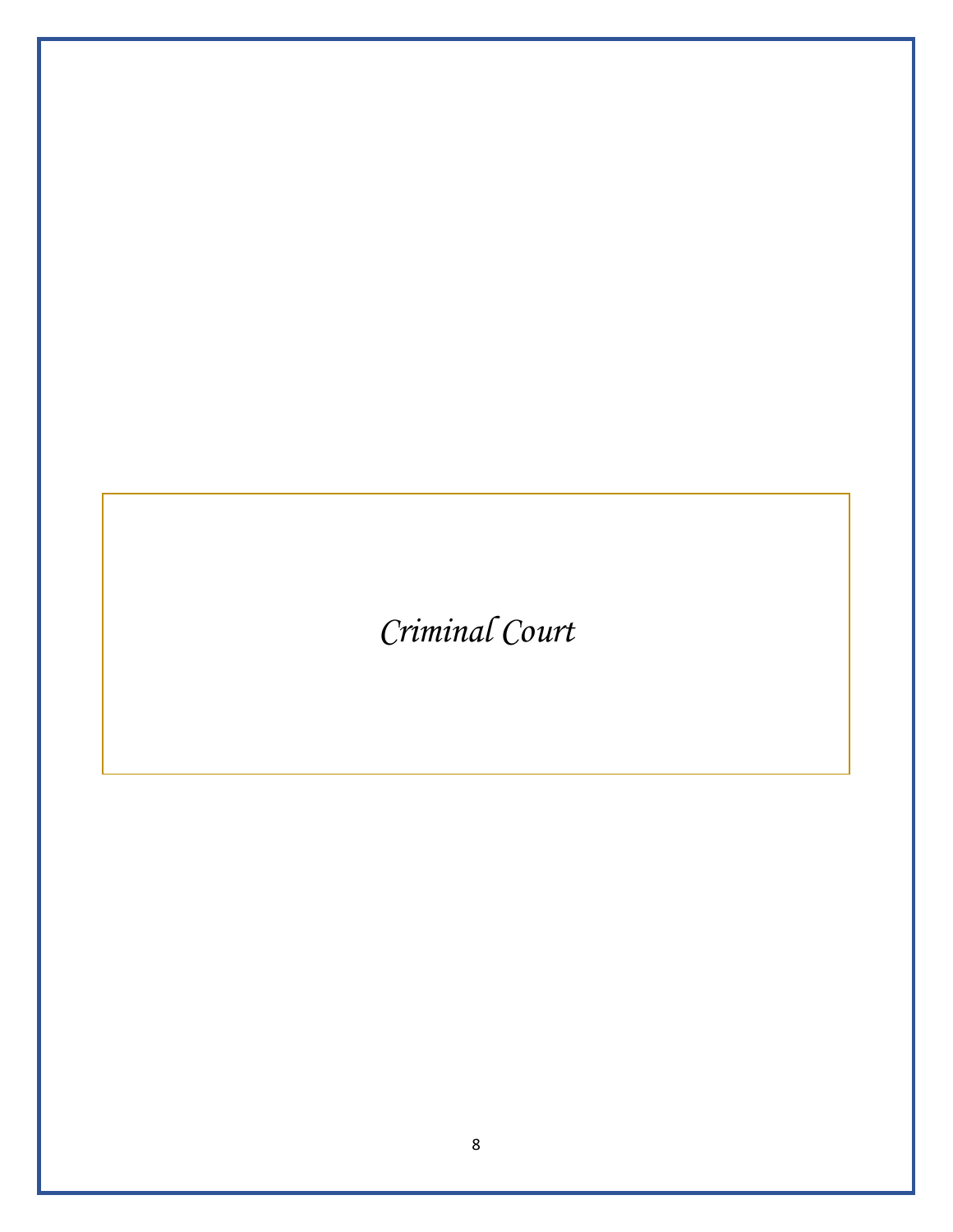|                       | 2018 | 2019 | 2020           | 2021* |
|-----------------------|------|------|----------------|-------|
| <b>New Filings</b>    | 1970 | 1695 | 1467           |       |
| <b>Jury Trials</b>    | 18   | 17   | $\overline{2}$ |       |
| Non-Jury Trials       | 10   | 8    | 8              |       |
| <b>Guilty Pleas</b>   | 925  | 917  | 493            |       |
| ARDs                  | 1009 | 752  | 553            |       |
| Dismissed/Rule<br>586 | 77   | 84   | 61             |       |



\*totals pending the Centre County court administration annual report.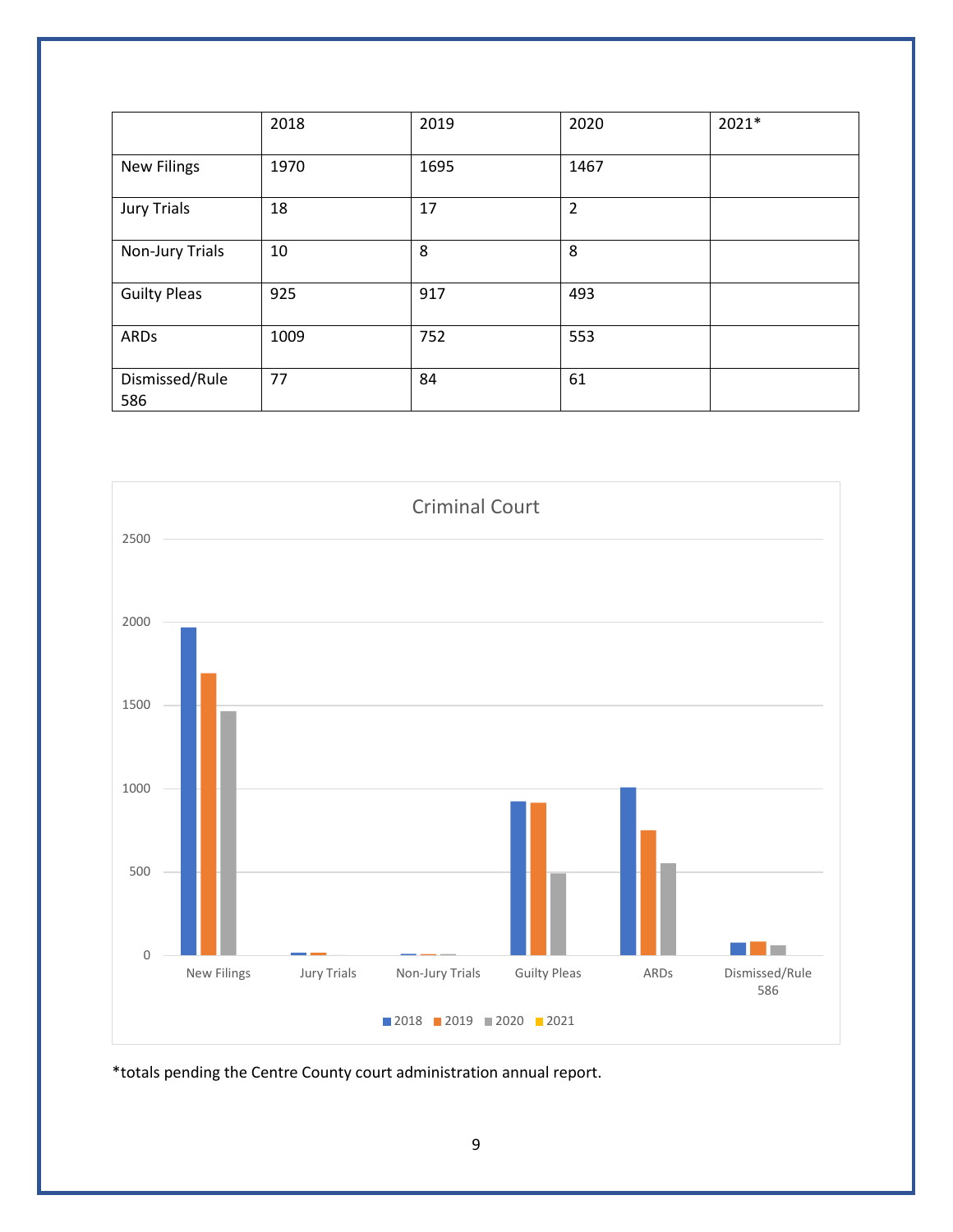# *Diversionary Programs, Treatment Courts, and Officers*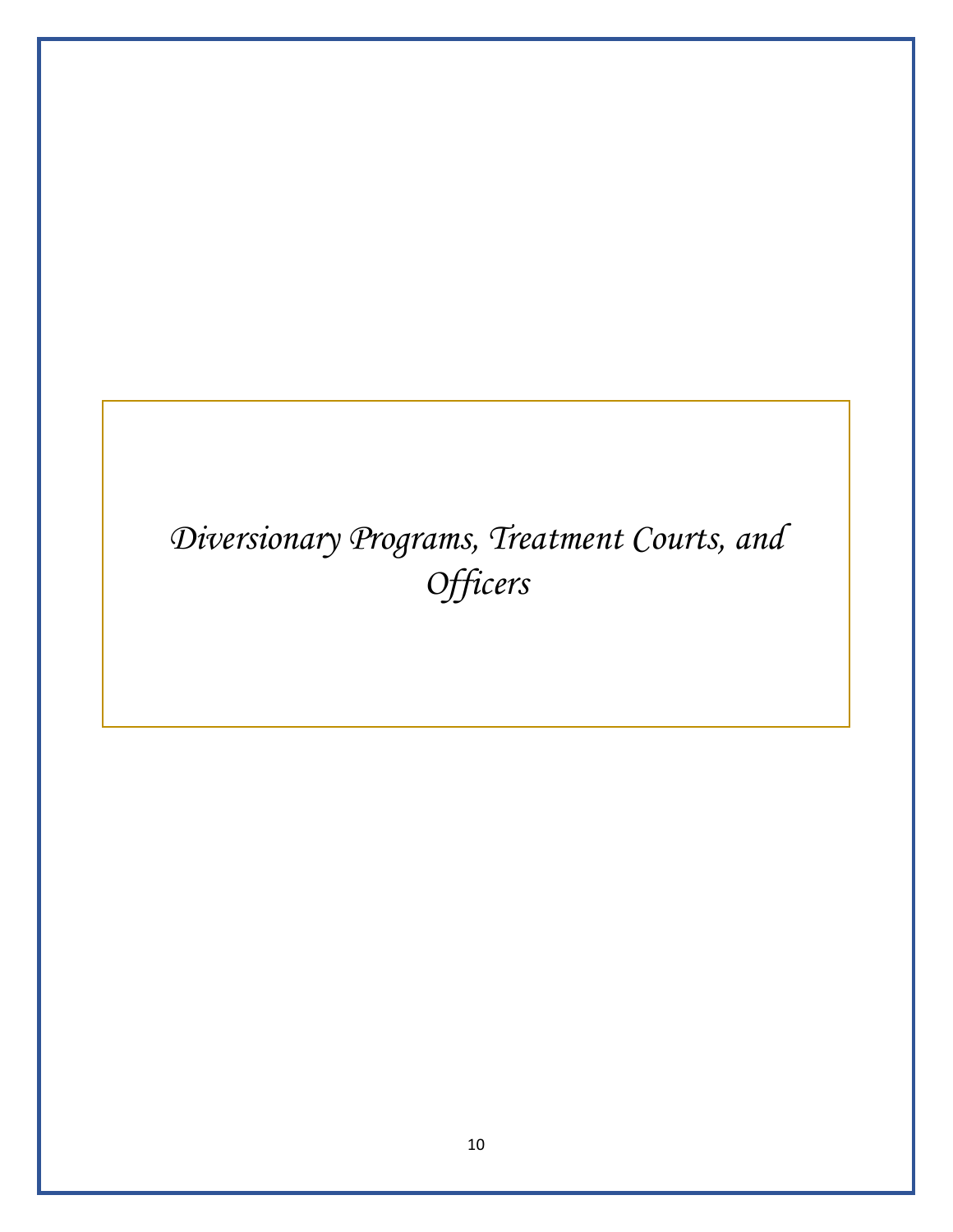The Centre County District Attorney's Office participates in a number of treatment courts, diversionary programs, and also maintains designated officers performing duties relating to transparency and public interest. The Office has designated attorneys participating in the Centre County Drug Treatment Court and the Centre County DUI Treatment Court. It also maintains several District Attorney-led diversionary programs which include the Behavioral Health Diversionary Initiative, the Veterans Treatment Track Initiative, and the Misdemeanor Marijuana Diversionary Program. Additionally, the Office has designated attorneys serving as the Right to Know Law Officer and the Integrity Officer.

#### *Diversionary Programs, Treatment Courts, and Officers*

| <b>CENTRE COUNTY DISTRICT ATTORNEY'S OFFICE INTEGRITY OFFICER 37</b> |  |
|----------------------------------------------------------------------|--|
| CENTRE COUNTY DISTRICT ATTORNEY'S OFFICE MISDEMEANOR MARIJUANA       |  |

[CENTRE COUNTY DISTRICT ATTORNEY'S RIGHT TO KNOW LAW REPORT 2021....](#page-43-0) 44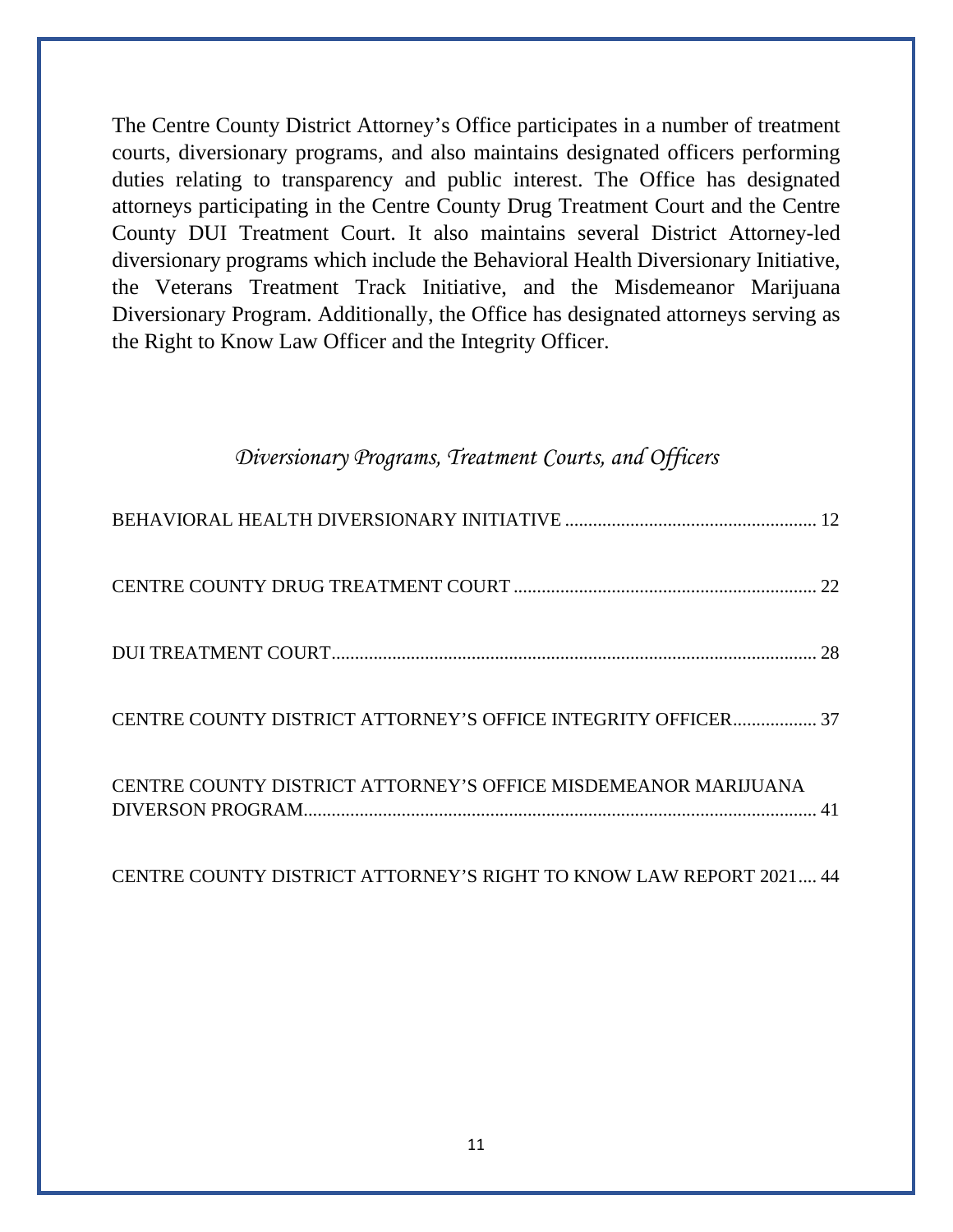#### BEHAVIORAL HEALTH DIVERSIONARY INITIATIVE 2021 END OF YEAR REPORT

#### <span id="page-11-0"></span>**I. INTRODUCTION**

The District Attorney's Behavioral Health Diversionary Initiative has been receiving applications for approximately 7 months. Prior to implementation of the program, the DA's Office reviewed policies and procedures for mental health treatment courts throughout the Commonwealth of Pennsylvania. We utilized that information to create a diversionary initiative that utilized traditional sentencing options and treatment options available in the community and private sector.

The objective of the Behavioral Health Diversionary Initiative is to identify individuals with serious mental illnesses who are involved with the criminal justice system and redirect them from traditional criminal justice pathways to mental health treatment systems. By connecting these individuals to community-based treatment services, it is the goal of the program to reduce police contact and recidivism. By successfully completing the program, individuals avoid the consequences that lengthy criminal records can have on them when they reenter society and the workplace.

#### **II. DISCUSSION**

In order to be admitted into the program, the District Attorney's Office requires applicants to voluntarily seek mental health treatment and be in treatment prior to acceptance. The objective is to simplify the process and have a clear treatment plan that an individual must comply with in order to successfully complete the program. Sentences can include a plea of guilty on reduced charges, ARD with dismissal and expungement of their record and/or continuance of the case for a period of time for the individual to maintain treatment with a dismissal with costs at the end of that period.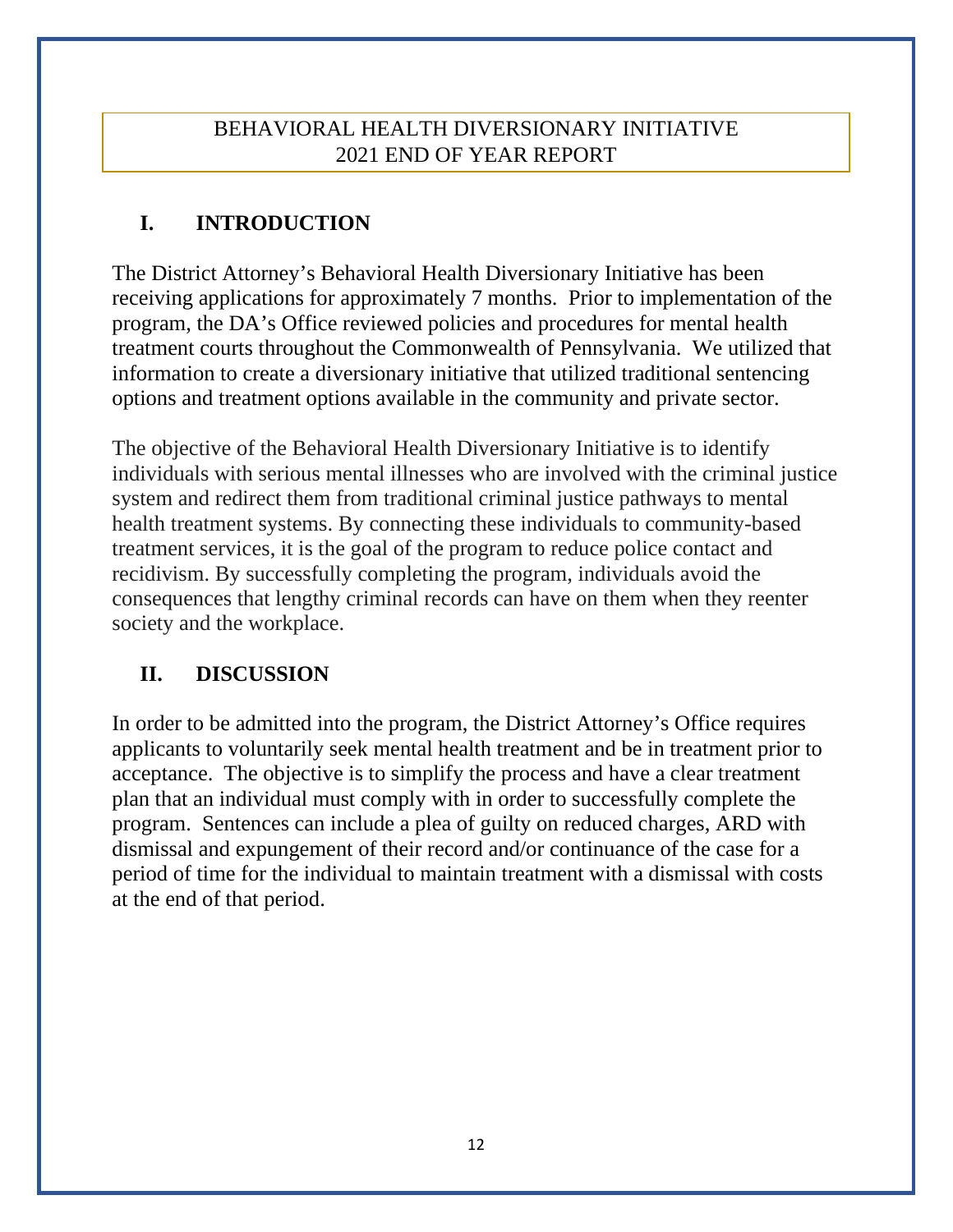### **III. BHDI FACT SHEET**

| <b>Applications Received: 24</b>              |                                                              |  |  |  |  |
|-----------------------------------------------|--------------------------------------------------------------|--|--|--|--|
| Applications Approved for Admission: 15 (63%) | Applications Denied (Lack of Information): 2 (8%)            |  |  |  |  |
| Applications Denied for Admission: 3 (13%)    | Applications – Other (Dismissed, Withdrawn,<br>etc.): 2 (8%) |  |  |  |  |
| Applications Pending: 2 (8%)                  |                                                              |  |  |  |  |

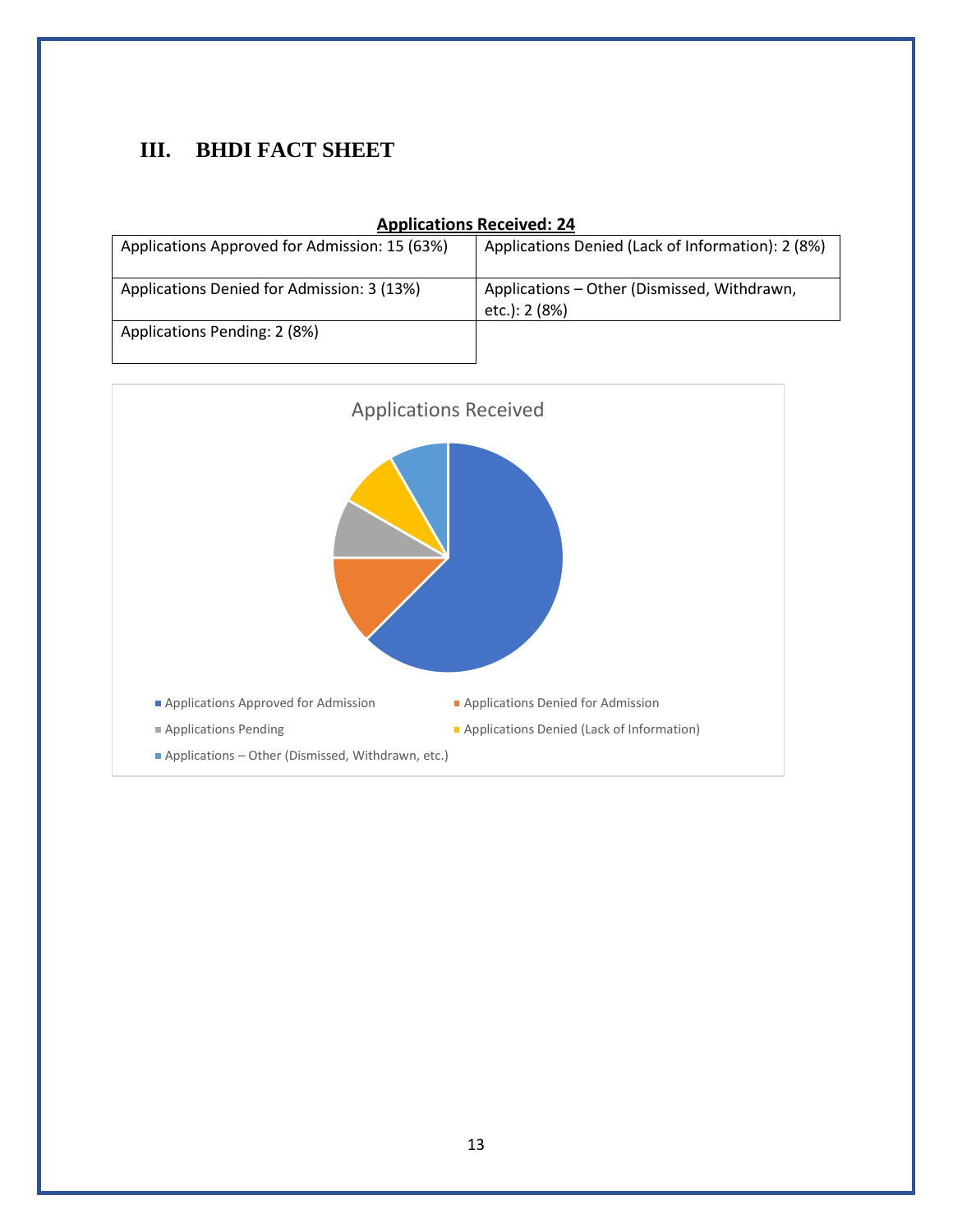

#### **Applications by Gender (Approved): 15**

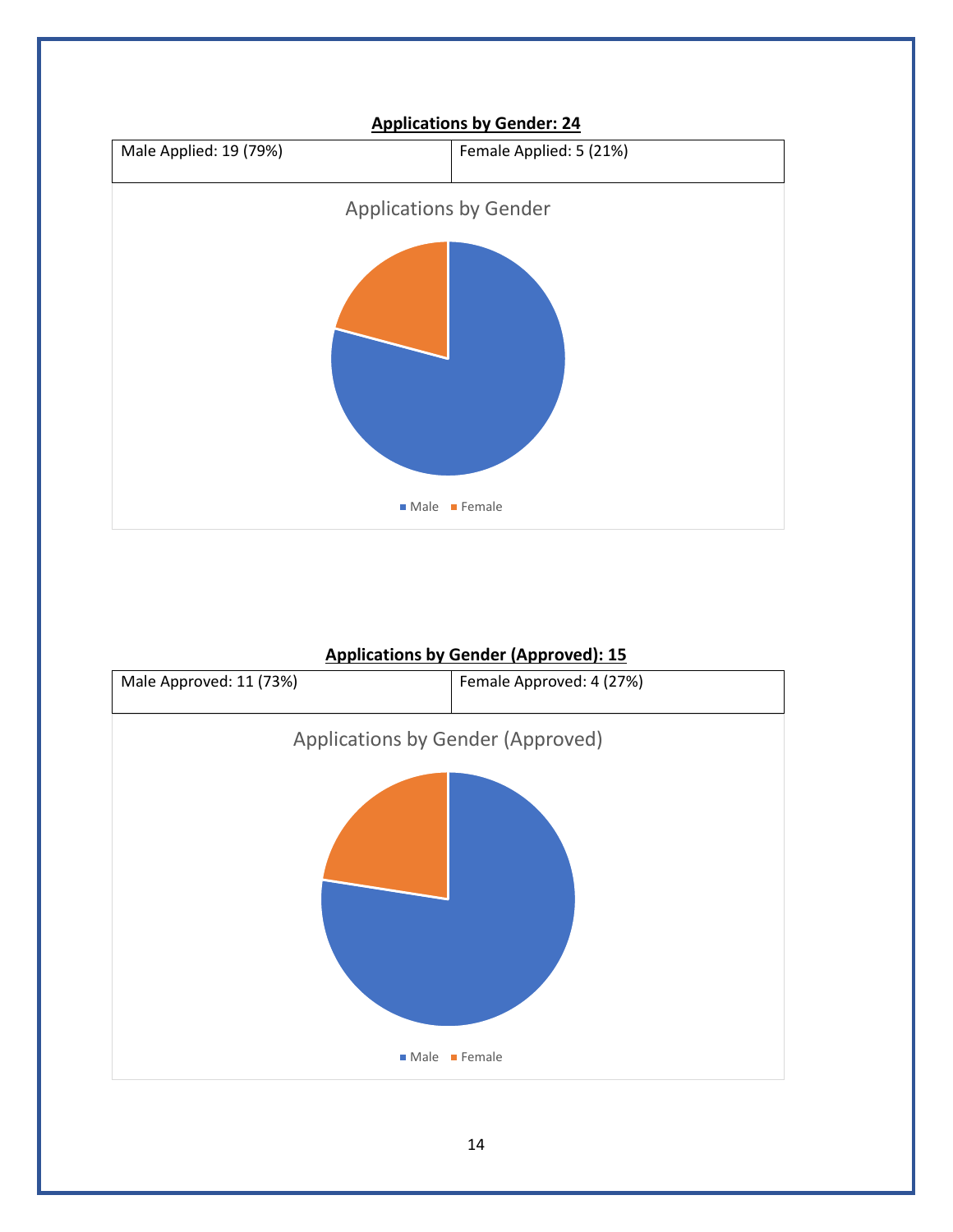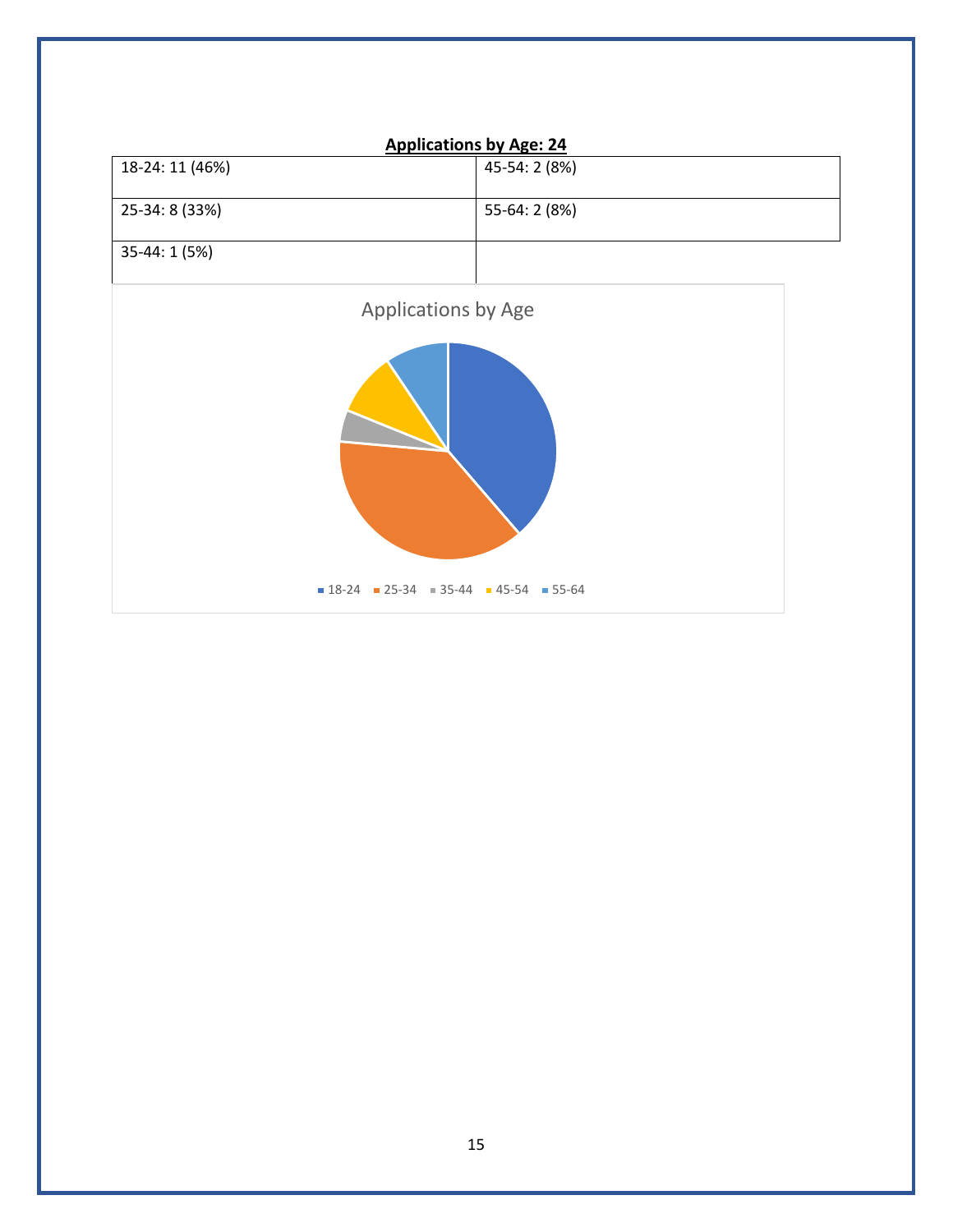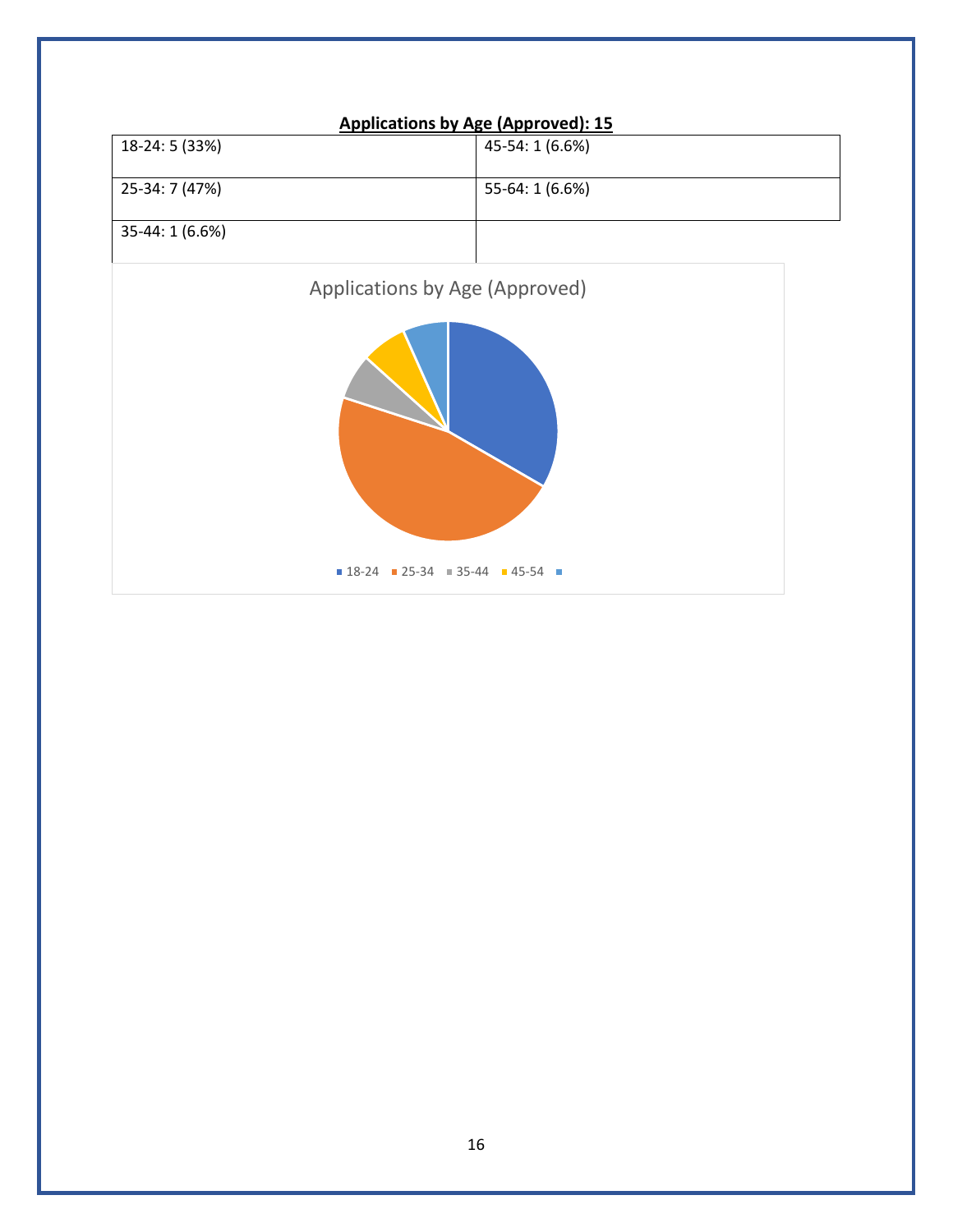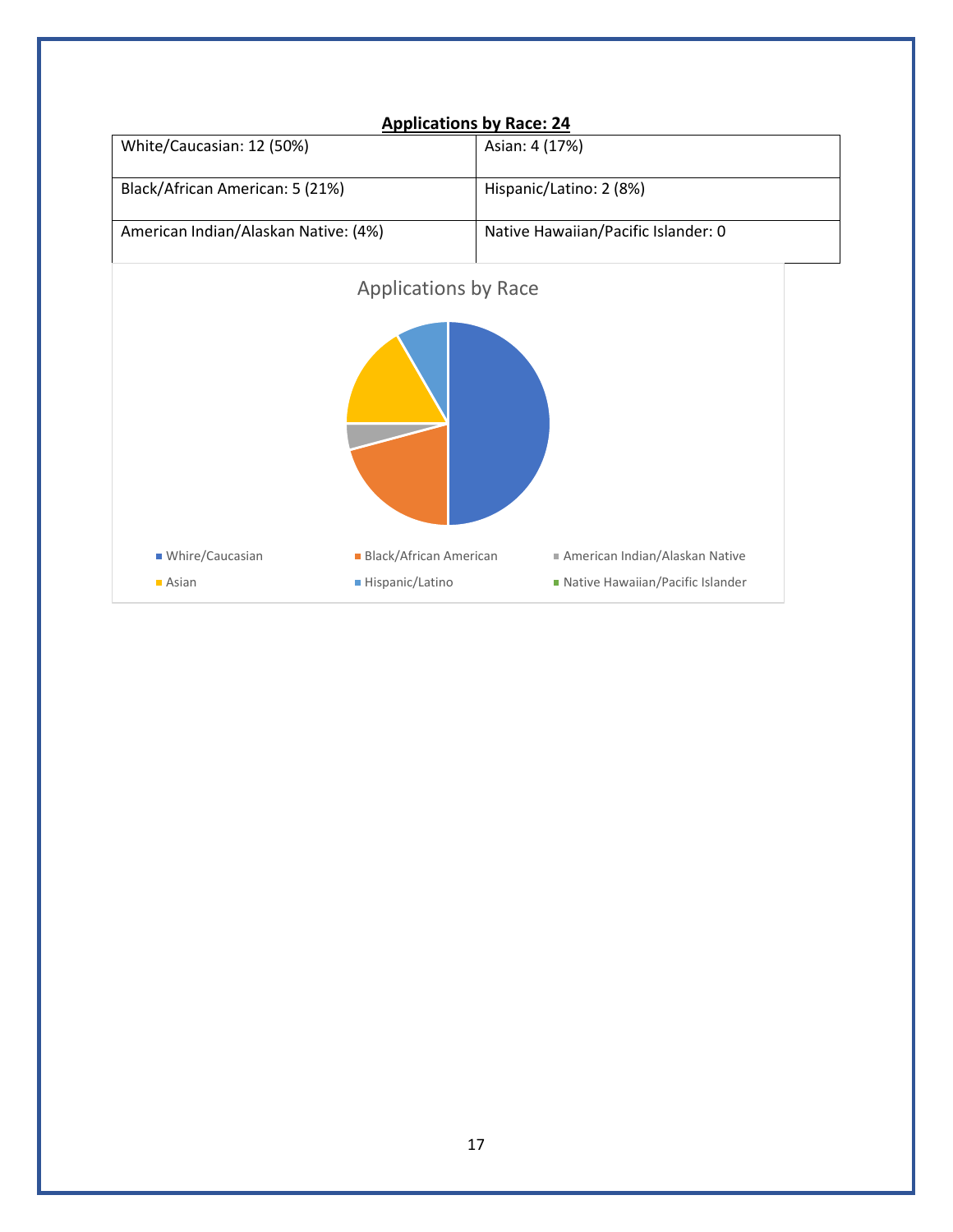

#### **Applications by Race (Approved): 15**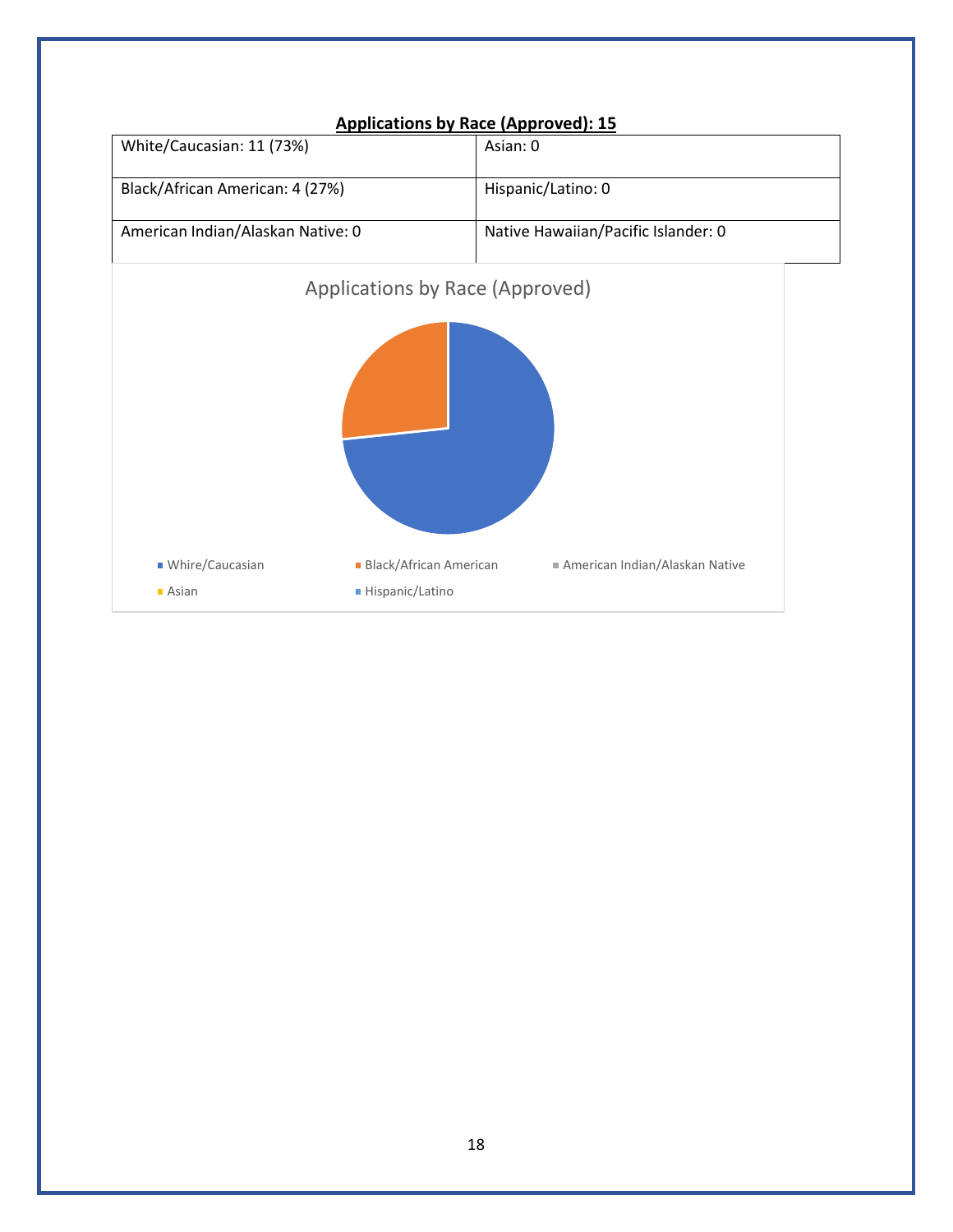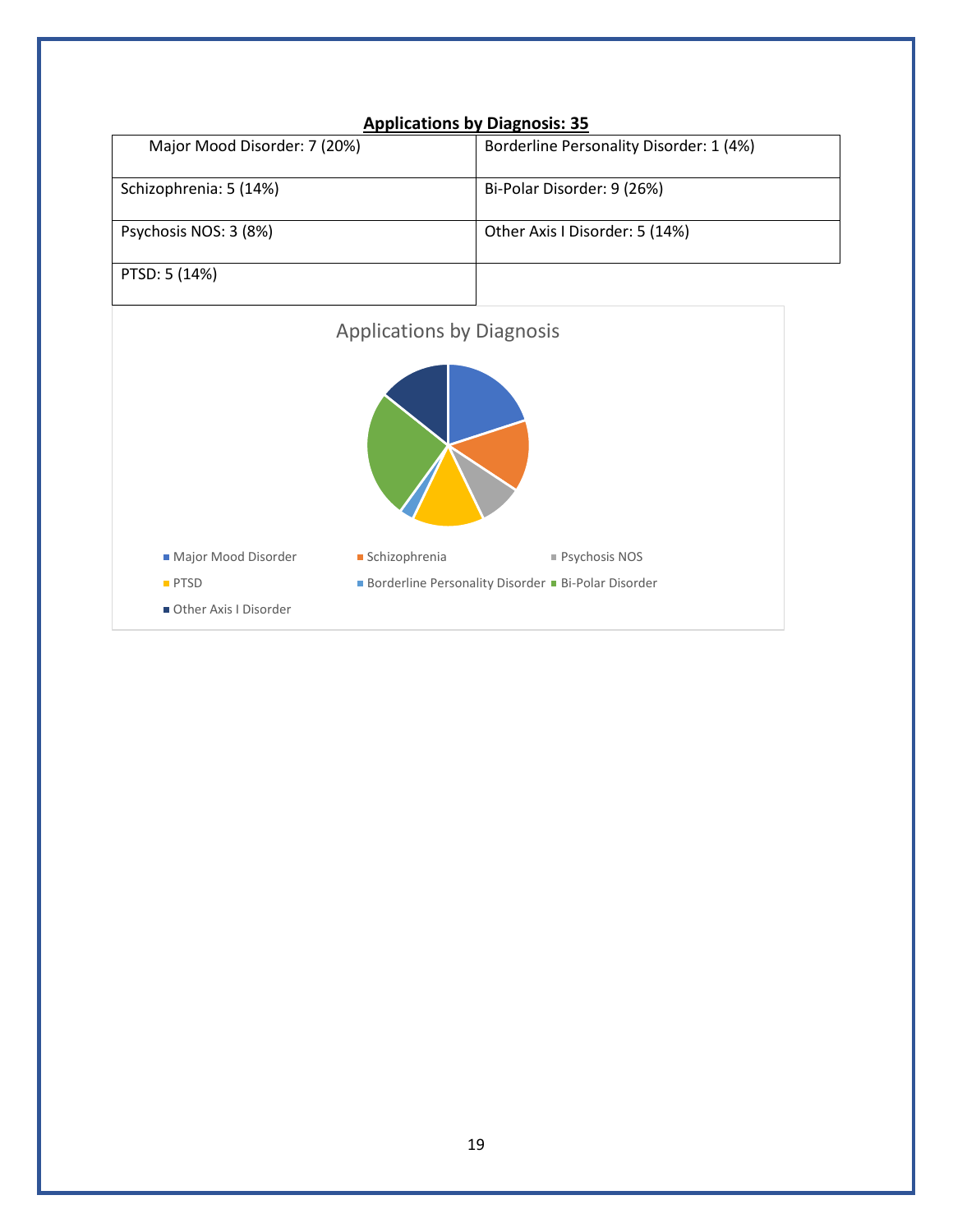

#### **Applications by Diagnosis (Approved): 20**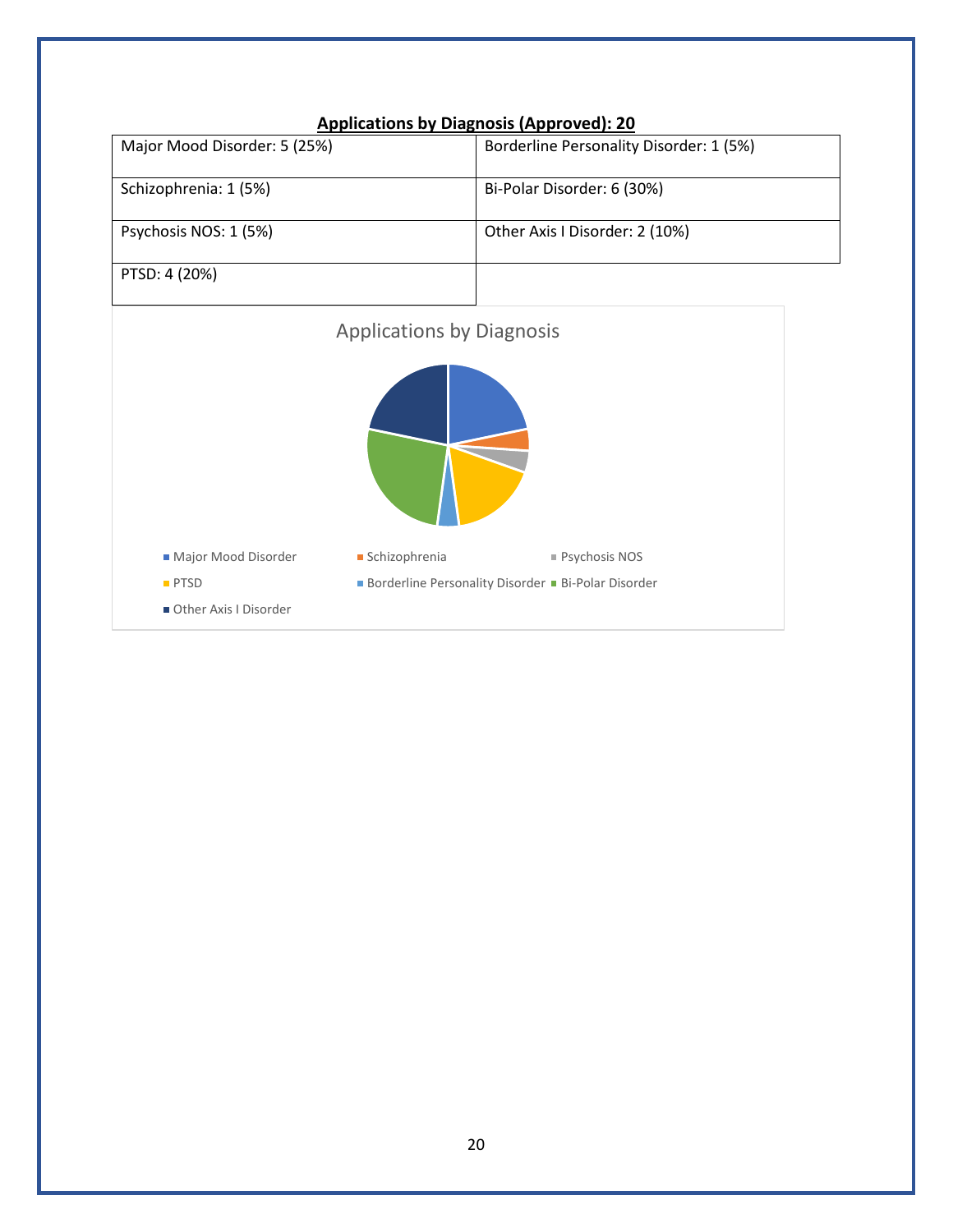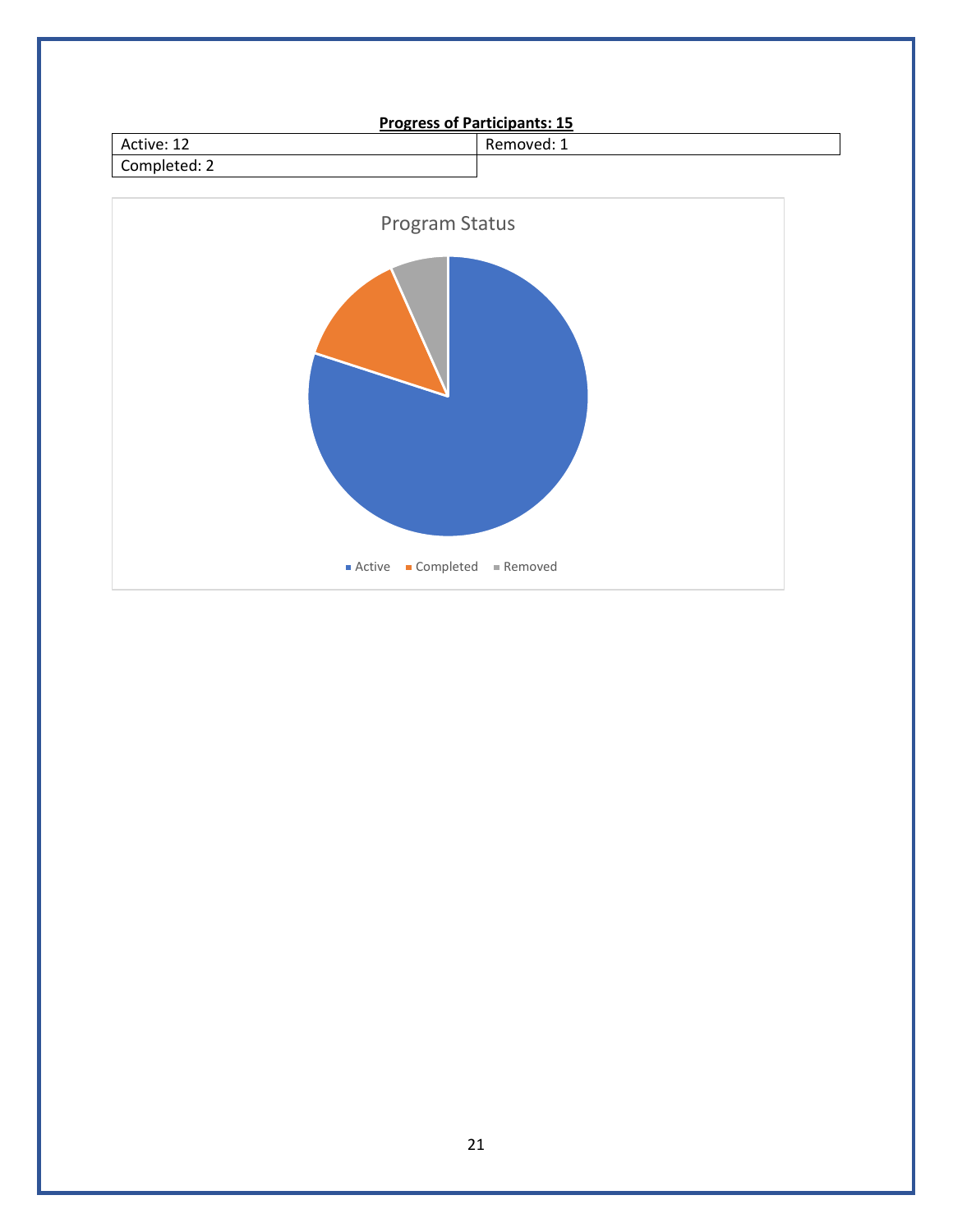#### CENTRE COUNTY DRUG TREATMENT COURT 2018-2021 END OF YEAR REPORT

#### <span id="page-21-0"></span>**I. OVERVIEW**

Between January 1, 2018 – December 31, 2021, the Centre County Drug Treatment Court had a total of **39** participants. Fourteen (14) of those participants successfully graduated Drug Court. Of those 14, all but three (3), have not experienced a recidivist event (either a supervision violation, a relapse, or new charges). Those three have either received new drug-related charges or are known to have used controlled substances. Three other individuals have died- one while in the program, from a drug overdose event. Seven (7) individuals were dismissed from the program for failure to comply with the conditions of the program. There are currently 13 active participants- the majority of which are in Phase II or the Phase II-Relapse Track. One (1) individual has an active bench warrant for her arrest.

#### **II. CURRENT PARTICIPANTS**

There are currently 13 active participants in the program. Of those 13, two (2) were admitted in late Dec. 2021 and are in Phase I. There is one other Phase I participant, who was admitted on Sept. 16, 2021. There are 4 participants on Phase II of the program.

Recognizing the impact of a relapse has on participant and the importance of identifying and treating the underlying causes of relapse, a "Relapse Track" was developed in the Fall of 2021 to address participants who experienced a relapse. The Relapse Track seeks to identify and address those issues that led to the relapse. The participant is moved back to a Phase that helps to establish habits and behaviors that aid in rehabilitation and recovery. To aid in recovery, the Relapse Track is an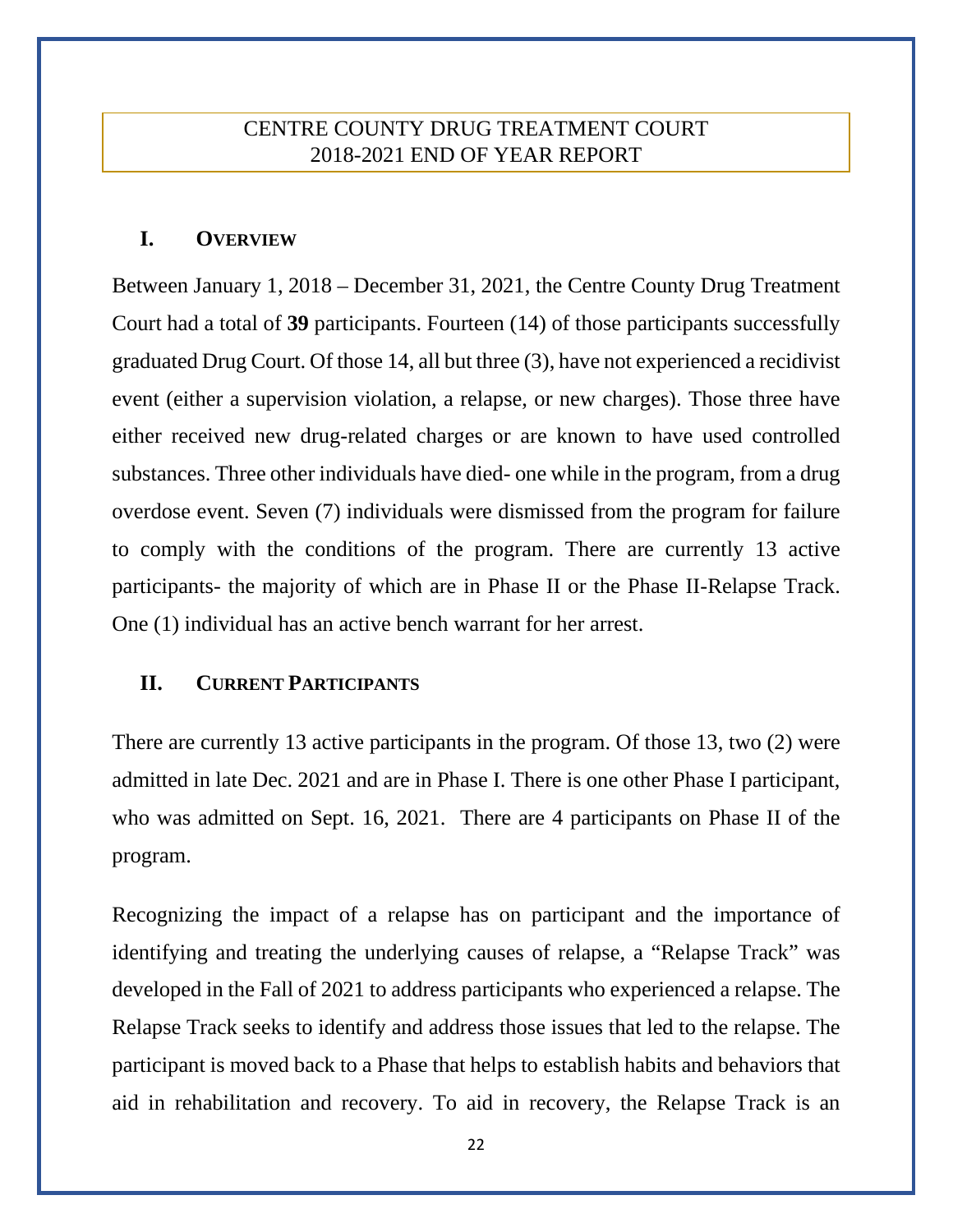"accelerated" track to aid the individual in getting back to the Phase they were at before experiencing relapse.

There are currently 3 individuals on the relapse track. Each of these individuals used methamphetamine in their relapse.

#### **III. GRADUATES**

Between January 1, 2021 – July 8, 2021, the Centre County Drug Treatment Court graduated five (5) participants. All five of those participants were able to obtain fulltime employment during their participation in the program. At least one individual is seeking higher education/training programs. As of January 19, 2022, none of these individuals has experienced a relapse or new criminal activity.

|               |             |                   |                      | <b>Removal/Graduation</b> |                  |
|---------------|-------------|-------------------|----------------------|---------------------------|------------------|
|               | <b>Name</b> | <b>Entry Date</b> | <b>Result</b>        | <b>Date</b>               | <b>Other</b>     |
|               |             |                   |                      |                           |                  |
|               |             |                   |                      |                           |                  |
| $\mathbf 1$ . |             |                   | Administrative       |                           | Died after       |
|               | 2018-1      | 1/25/2018         | <b>Discharge</b>     | 7/1/2019                  | discharge        |
| 2.            | 2018-2      | 1/25/2018         | Death                | N/A                       |                  |
| 3.            |             |                   | Administrative       |                           | Died after       |
|               | 2018-3      | 3/22/2018         | <b>Discharge</b>     | 1/24/2020                 | discharge        |
| 4.            |             |                   | Revoked to           |                           |                  |
|               | 2018-4      | 3/22/2018         | <b>SCI-Technical</b> | 5/2/2019                  |                  |
| 5.            |             |                   | Revoked to           |                           |                  |
|               | 2018-5      | 3/22/2018         | <b>SCI-Technical</b> | 10/22/2018                |                  |
| 6.            | 2018-6      | 4/19/2018         | Graduated            | 2/20/2020                 |                  |
| 7.            | 2018-7      | 4/27/2018         | Graduated            | 8/8/2019                  |                  |
| 8.            | 2018-8      | 6/5/2018          | Graduated            | 7/9/2020                  |                  |
| 9.            | 2018-9      | 6/28/2018         | Graduated            | 8/8/2019                  |                  |
| 10.           |             |                   |                      |                           | Revoked          |
|               |             |                   |                      |                           | after            |
|               |             |                   |                      |                           | Grad.            |
|               |             |                   |                      |                           | SCI-             |
|               | 2018-10     | 8/9/2018          | Graduated            | 3/5/2020                  | <b>Technical</b> |

#### **IV. Raw Data**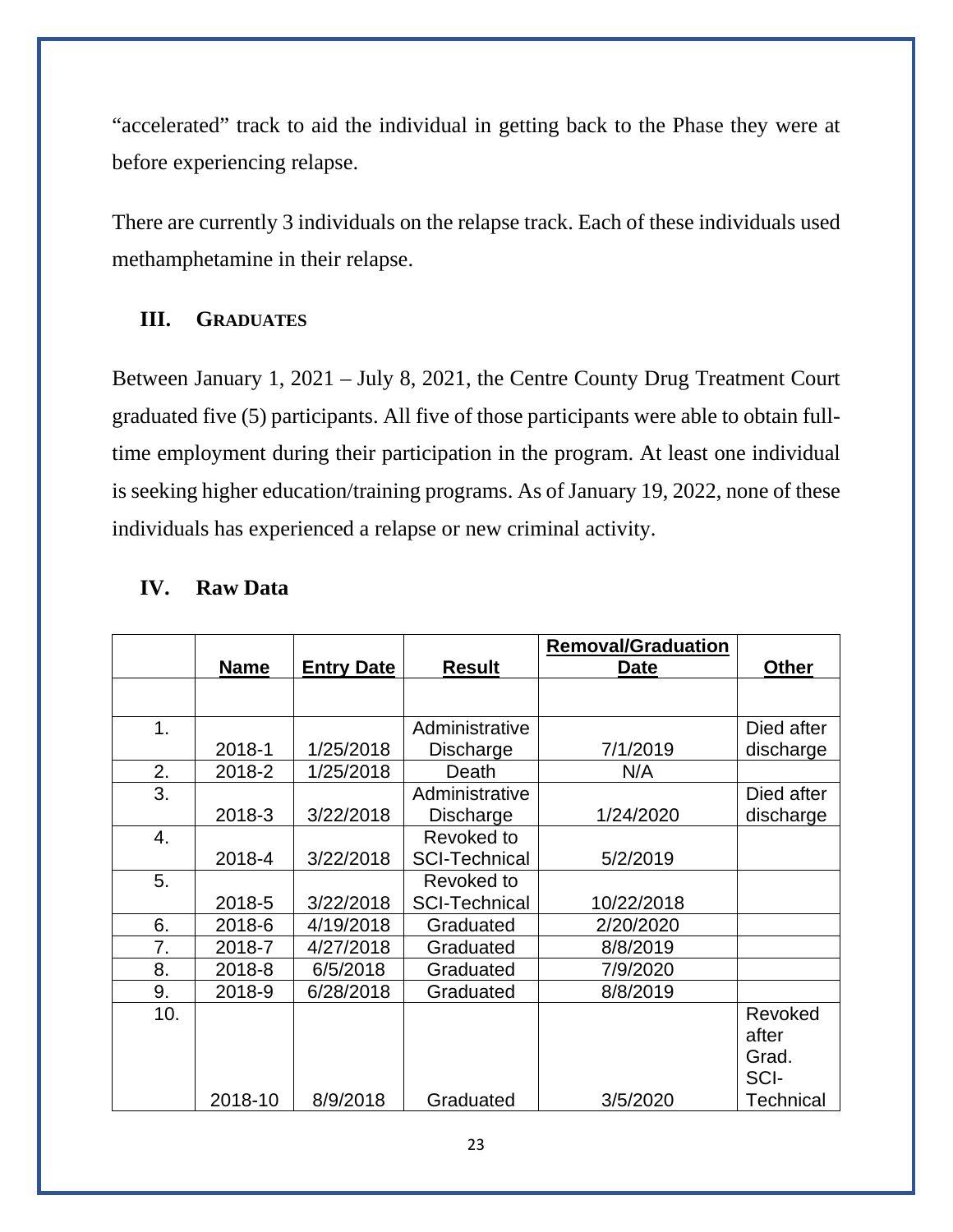| 11. | 2018-11        | 10/4/2018  | Graduated            | 10/15/2020 |  |
|-----|----------------|------------|----------------------|------------|--|
| 12. |                |            | Revoked to           |            |  |
|     |                |            | <b>CCCF-New</b>      |            |  |
|     | 2018-12        | 12/13/2018 | Charges              | 3/19/2020  |  |
| 13. | 2019-1         | 1/10/2019  | Graduated            | 12/10/2020 |  |
| 14. | 2019-2         | 4/4/2019   | Graduated            | 10/15/2020 |  |
| 15. | 2019-3         | 4/4/2019   | Graduated            | 8/20/2020  |  |
| 16. |                |            | Administrative       |            |  |
|     | 2019-4         | 4/18/2019  | <b>Discharge</b>     | 9/19/2019  |  |
| 17. |                |            | Revoked to           |            |  |
|     |                |            | CCCF-                |            |  |
|     | 2019-5         | 5/2/2019   | <b>Technical</b>     | 8/18/2020  |  |
| 18. | 2019-6         | 5/16/2019  | Graduated            | 1/7/2021   |  |
| 19. |                |            | Revoked to           |            |  |
|     |                |            | <b>CCCF-New</b>      |            |  |
|     | 2019-7         | 6/13/2019  | Charge               | 2/11/2021  |  |
| 20. | 2019-8         | 6/27/2019  | Graduated            | 7/8/2021   |  |
| 21. | 2019-9         | 7/11/2019  | Graduated            | 4/15/2021  |  |
| 22. | 2019-10        | 10/22/2019 | Graduated            | 5/20/2021  |  |
| 23. |                |            | Revoked to           |            |  |
|     | 2019-11        | 12/26/2019 | <b>SCI-Technical</b> | 8/31/2020  |  |
| 24. | 2020-1         | 1/9/2020   | Graduated            | 4/29/2021  |  |
| 25. | 2020-2         | 4/6/2020   | Current              |            |  |
| 26. |                |            | Revoked to           |            |  |
|     |                |            | <b>CCCF-New</b>      |            |  |
|     | 2020-3         | 10/22/2020 | Charge               | 5/10/2021  |  |
| 27. | 2020-4         | 8/20/2020  | Current              |            |  |
| 28. | 2020-5         | 9/3/2020   | Current              |            |  |
| 29. | 2020-6         | 9/3/2020   | Current              |            |  |
| 30. |                |            | Revoked to           |            |  |
|     | 2020-7         | 10/15/2020 | <b>SCI-Technical</b> | 3/26/2021  |  |
| 31. | 2020-8         | 12/4/2020  | Current              |            |  |
| 32. | 2020-9         | 12/29/2020 | Current              |            |  |
| 33. | $2021 - 1$     | 4/5/2021   | Current              |            |  |
| 34. | 2021-2         | 4/29/2021  | Current              |            |  |
| 35. | $2021 - 3$     | 7/12/2021  | Current              |            |  |
| 36. | 2021-4         | 9/16/2021  | Current              |            |  |
| 37. | 2021-5         | 12/28/2021 | Current              |            |  |
| 38. | $2021 - 6$     | 12/28/2021 | Current              |            |  |
| 39. | 2021-7         | 1/6/2022   | Current              |            |  |
|     |                |            |                      |            |  |
|     | <b>Pending</b> |            |                      |            |  |
|     | <b>Entry</b>   |            |                      |            |  |
|     | $P-1$          | 1/20/2022  |                      |            |  |
|     | $P-2$          |            |                      |            |  |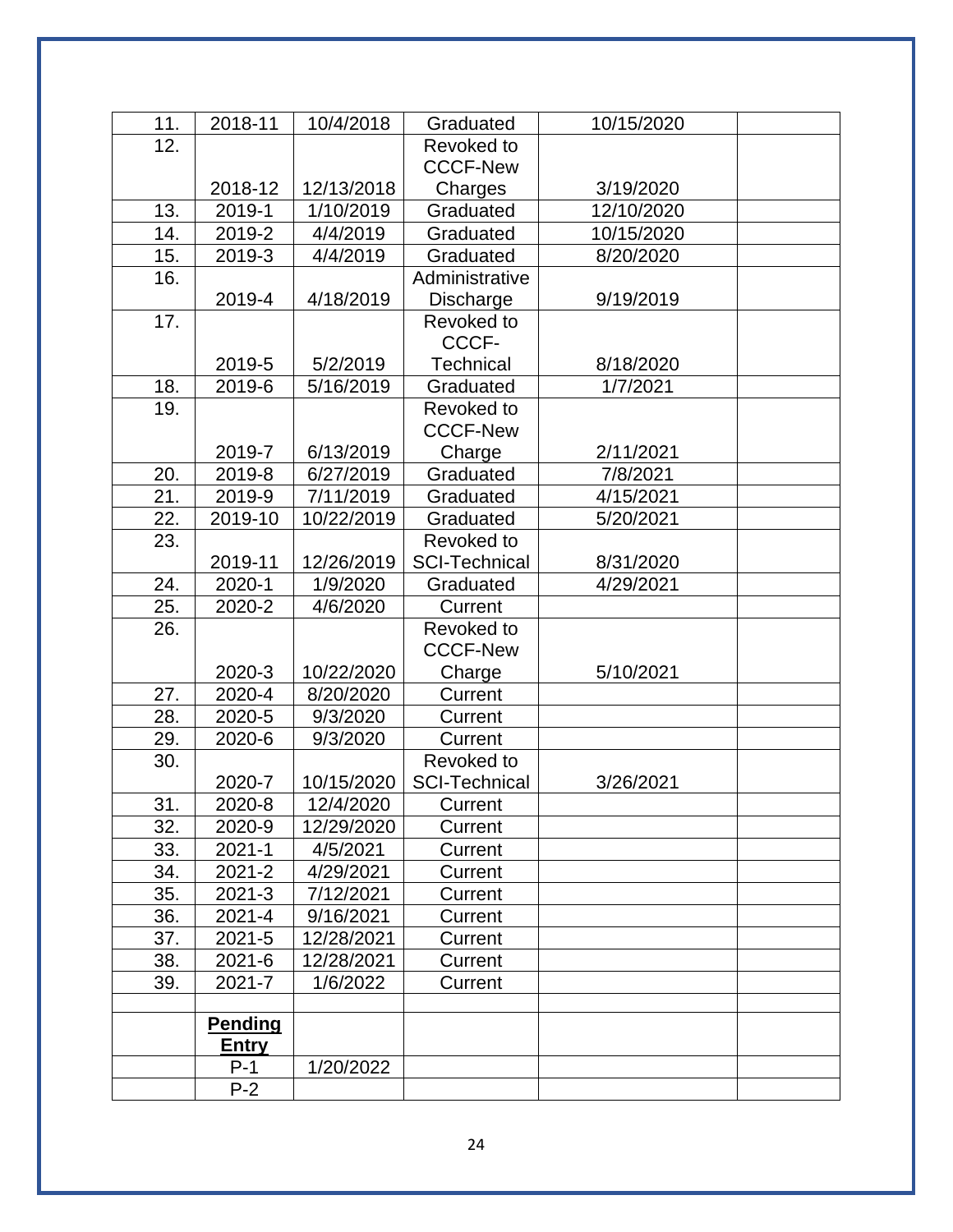### **V. DRUG COURT FACT SHEET**



#### **Total Participants 1/1/2018-12/31/2021: 39**

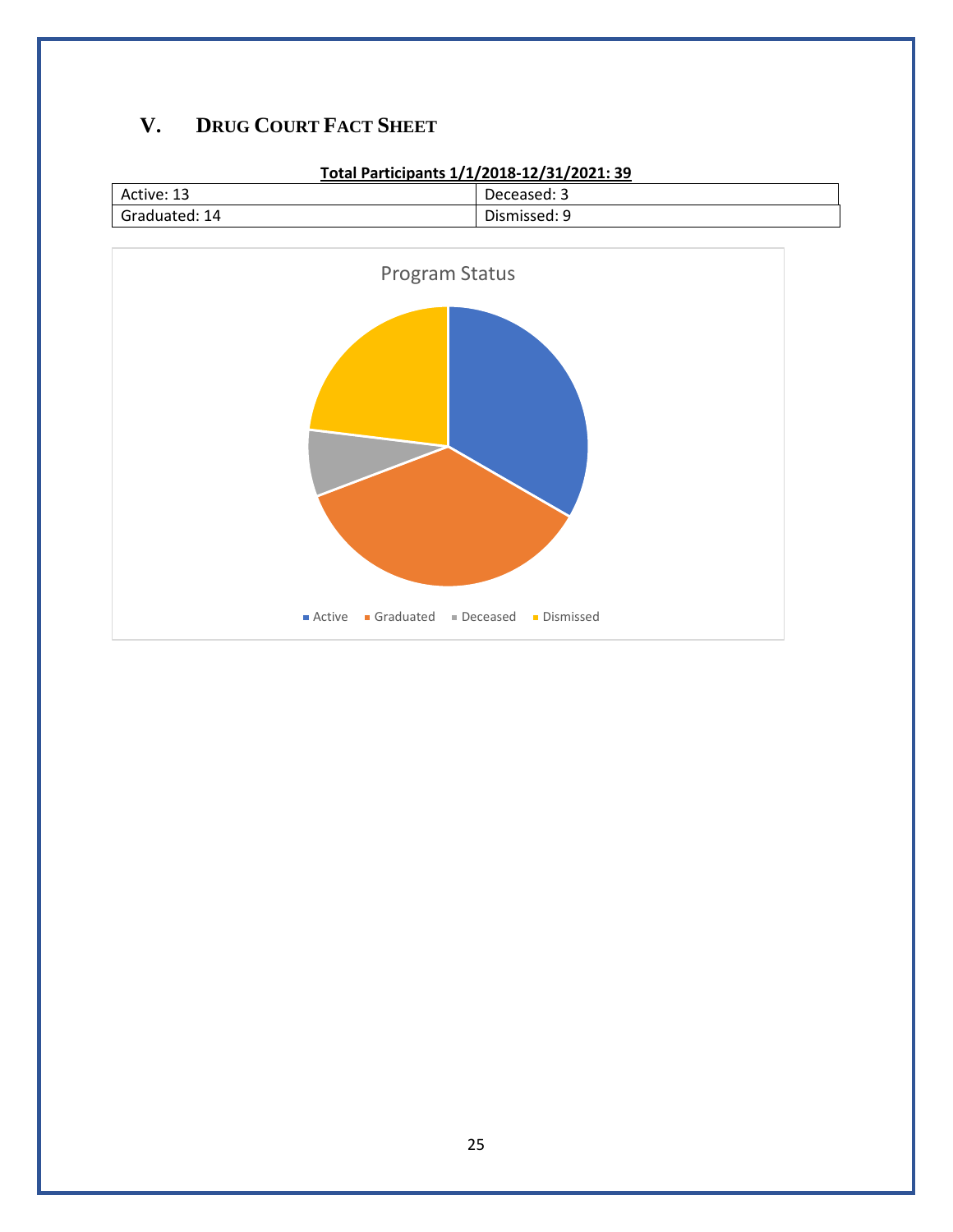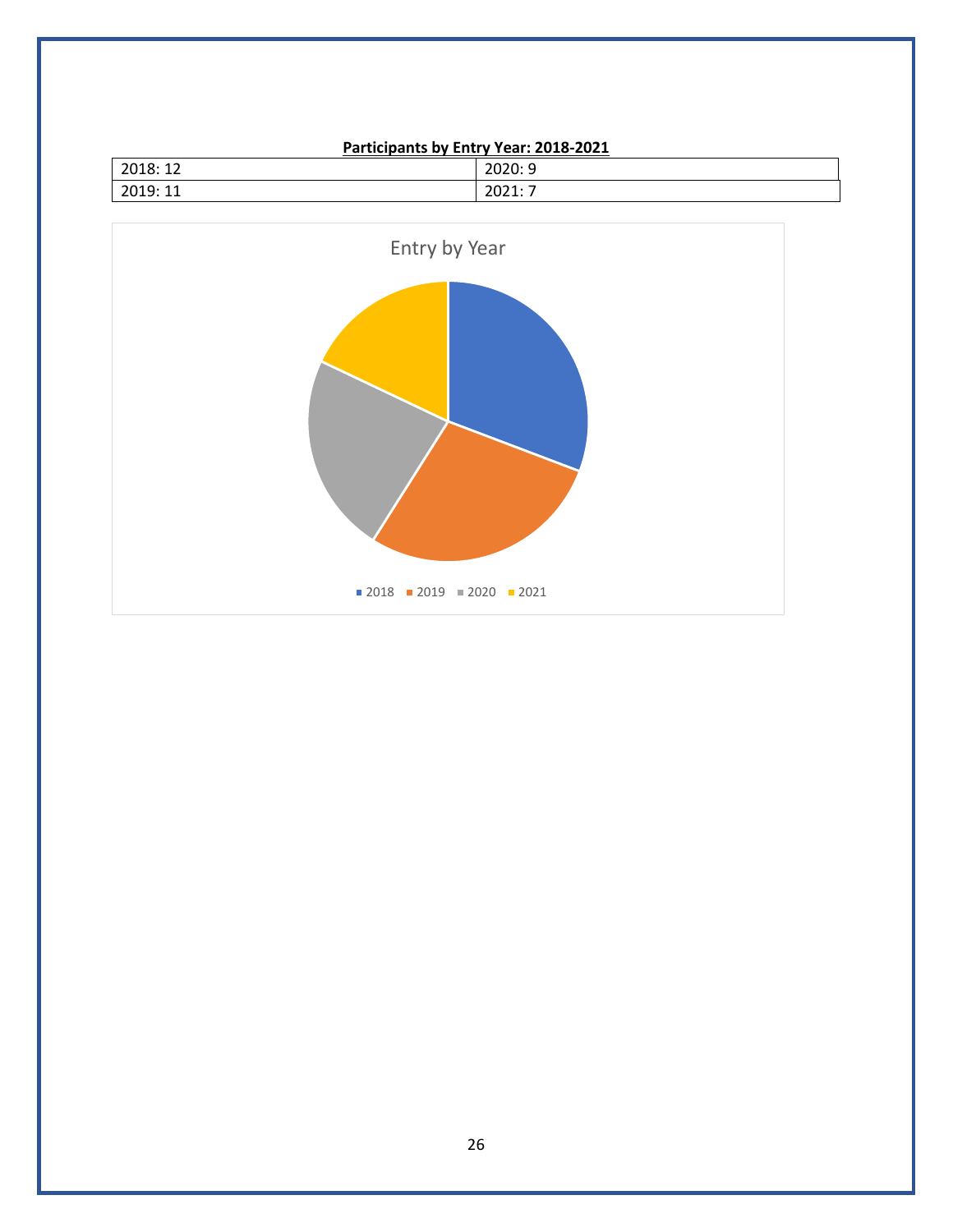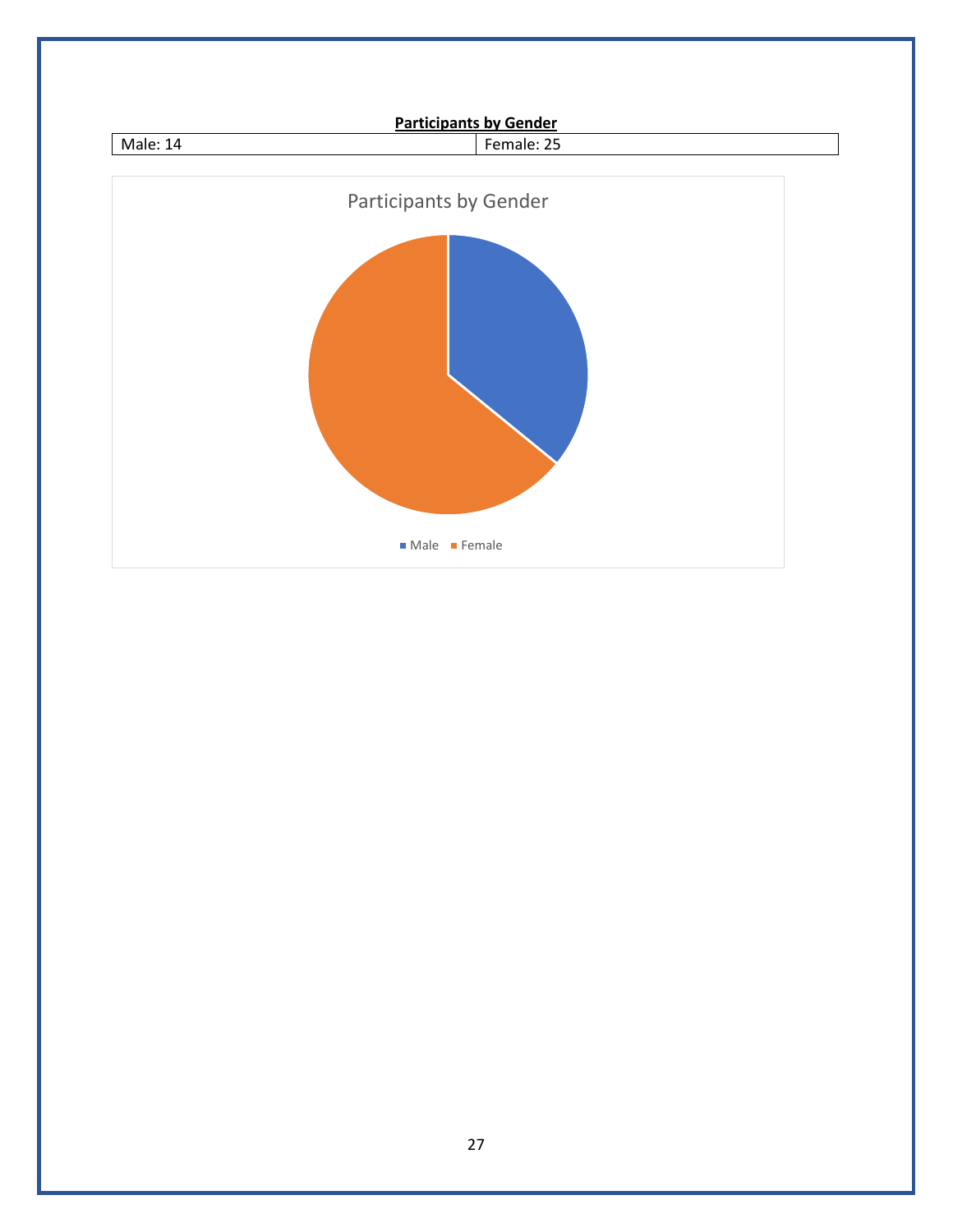#### DUI TREATMENT COURT 2021 END OF YEAR REPORT

#### <span id="page-27-0"></span>**I. INTRODUCTION**

The Centre County DUI treatment court is a post-plea/post-conviction court program targeting nonviolent, repeat DUI offenders as defined by statutes, who are facing a mandatory minimum sentence of at least 90 days incarceration. DUI Court is a nonadversarial program, addressing the specific treatment and community-based needs of individuals placed in the program, while at the same time, holding participants accountable for their actions. The program includes a period of incarceration followed by house arrest as an alternative to mandatory county jail or state prison sentences.

The treatment court program consists of five phases and the length of time for each phase varies depending on the person's ability to successful achieve program goals and remain drug/alcohol free. The overall length of the program ranges from a minimum of 22 months to a maximum of 24 months. Upon successful completion of Phase 5, participants graduate from the DUI Court program. Following graduation, participants transition to standard probation supervision for the remainder of their sentence.

#### **II. 2021 Grant Funding Report (November 2021)**

The Centre County DUI Court program has been operational since December 2009. During that time, 107 individuals have participated in the program. Currently, there are 11 individuals in the program, with one admission pending and four potential applications expected for the team to review and consider.

A basic review of graduation data to date shows that 96 individuals are no longer participating in the program.

- To date, 73 individuals have graduated from the two-year program, which is an approximate rate of 76%.
- Counting those who did not complete the program (i.e., administrative discharges) or those who were removed from the program, the data shows a rate of 24% (23 out of 96 individuals).
- Based on the information available, an estimate of the number of individuals who have had some sort of new legal charge filed since their graduation (not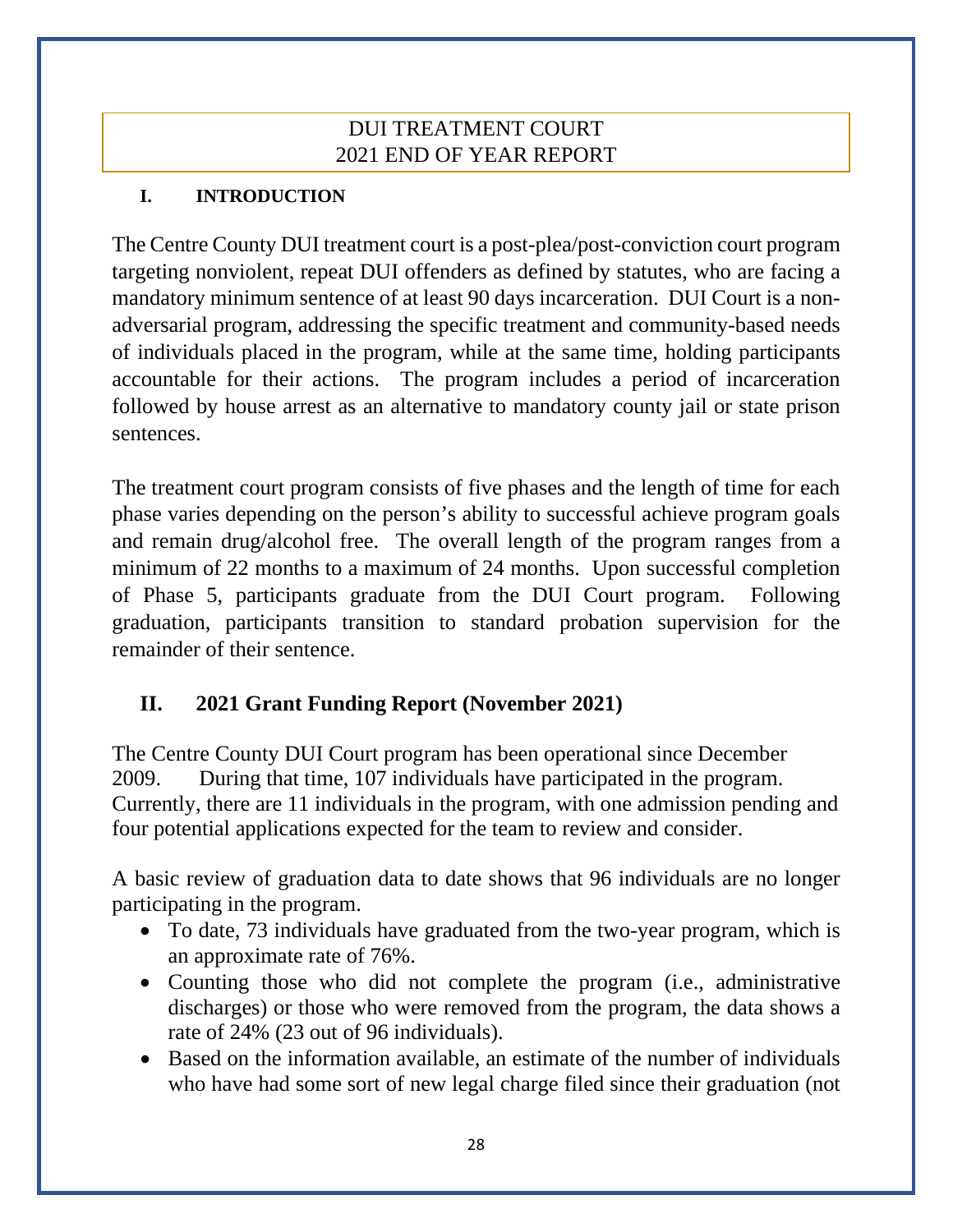necessarily in Centre County) is approximately 22 out of 96 individuals (23%).

A review of the data by fiscal year creates the following picture:



## **III. Dui Court Report 2021**

Grant funding records reveals the following historical participation data:

| 2021               | <b>Starting</b>     | <b>New</b>       | <b>Graduations</b> | <b>Terminations</b> |
|--------------------|---------------------|------------------|--------------------|---------------------|
|                    | <b>Participants</b> | <b>Additions</b> |                    | - All Reasons       |
| $1/1/21 - 3/31/21$ |                     |                  |                    |                     |
| $4/1/21 - 6/30/21$ |                     |                  |                    |                     |
| $7/1/21 - 9/30/21$ |                     |                  |                    |                     |
| $10/1/21$ -        |                     |                  |                    |                     |
| 12/31/21           |                     |                  |                    |                     |
| <b>Totals</b>      |                     |                  |                    |                     |

| 2020               | <b>Starting</b><br><b>Participants</b> | <b>New Additions   Graduations   Terminations</b> | - All Reasons |
|--------------------|----------------------------------------|---------------------------------------------------|---------------|
| $1/1/20 - 3/31/20$ |                                        | 3(2 from<br>Mifflin)                              |               |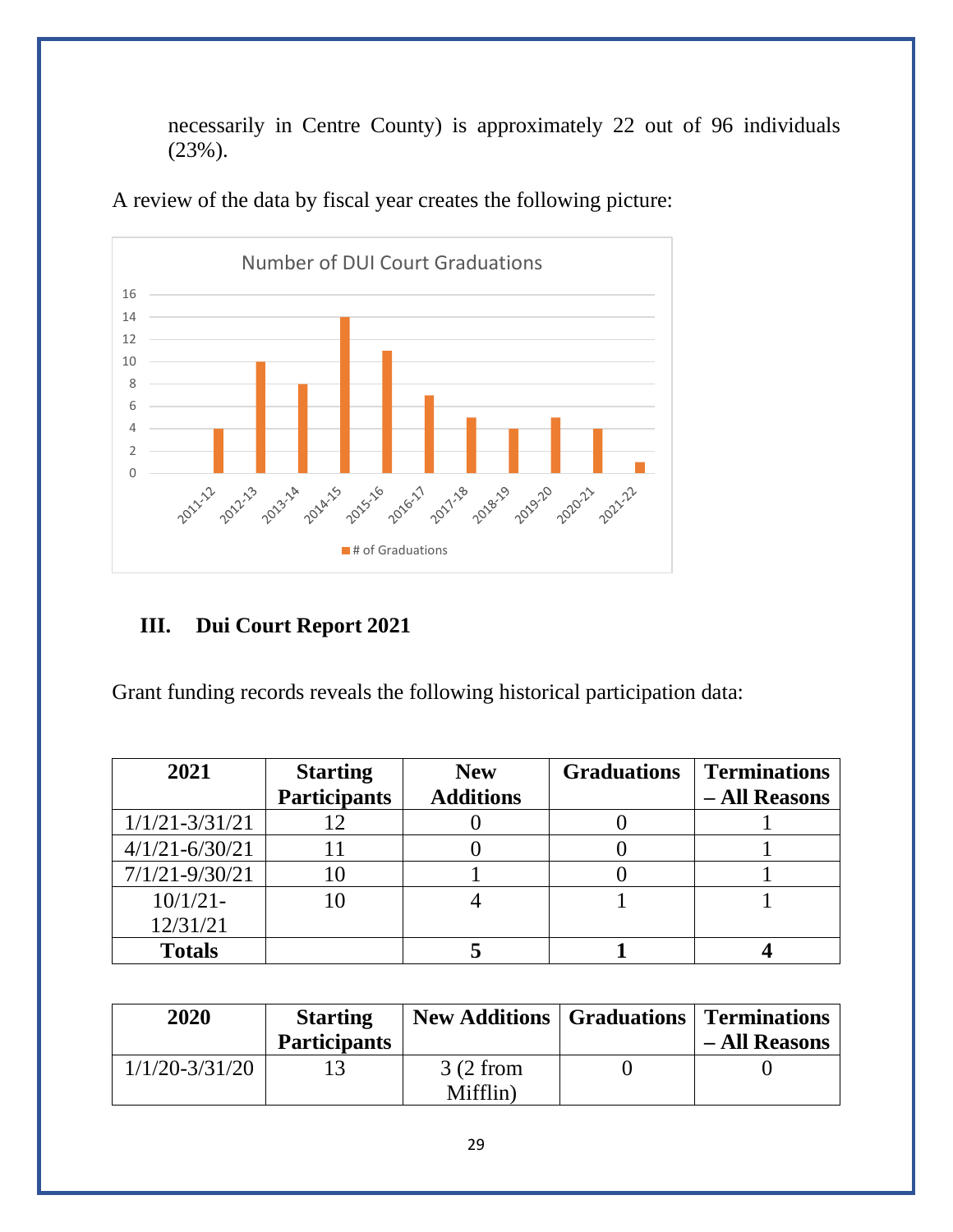| $4/1/20 - 6/30/20$ |  |  |
|--------------------|--|--|
| $7/1/20 - 9/30/20$ |  |  |
| $10/1/20$ -        |  |  |
| 12/31/20           |  |  |
| <b>Totals</b>      |  |  |

| 2019               | <b>Starting</b>     | <b>New</b>       | <b>Graduations</b> | <b>Terminations</b> |
|--------------------|---------------------|------------------|--------------------|---------------------|
|                    | <b>Participants</b> | <b>Additions</b> |                    | - All Reasons       |
| $1/1/19 - 3/31/19$ |                     |                  |                    |                     |
| $4/1/19 - 6/30/19$ |                     |                  |                    |                     |
| $7/1/19 - 9/30/19$ | 13                  |                  |                    |                     |
| $10/1/19$ -        |                     |                  |                    |                     |
| 12/31/19           |                     |                  |                    |                     |
| <b>Totals</b>      |                     |                  |                    |                     |

| 2018*              | <b>Starting</b>     | <b>New</b>       | <b>Graduations</b> | <b>Terminations</b> |
|--------------------|---------------------|------------------|--------------------|---------------------|
|                    | <b>Participants</b> | <b>Additions</b> |                    | - All Reasons       |
| $4/30/18$ -        |                     |                  |                    |                     |
| 6/30/18            |                     |                  |                    |                     |
| $7/1/18 - 9/30/28$ | 15                  |                  |                    |                     |
| $10/1/18$ -        |                     |                  |                    |                     |
| 12/31/18           |                     |                  |                    |                     |
| <b>Totals</b>      |                     |                  |                    |                     |

\*No 1st Quarter data available.

## **Past 4 Years Aggregate Data:**

| Year    | <b>Starting</b>     | <b>New</b>       | <b>Successful</b>  | <b>Terminations</b> |  |
|---------|---------------------|------------------|--------------------|---------------------|--|
|         | <b>Participants</b> | <b>Additions</b> | <b>Graduations</b> | - All Reasons       |  |
| 2021    |                     |                  |                    |                     |  |
| 2020    |                     |                  |                    |                     |  |
| 2019    |                     |                  |                    |                     |  |
| $2018*$ |                     |                  |                    |                     |  |

†5 potential participants identified by the treatment team are pending application.

\*No 1st Quarter data available.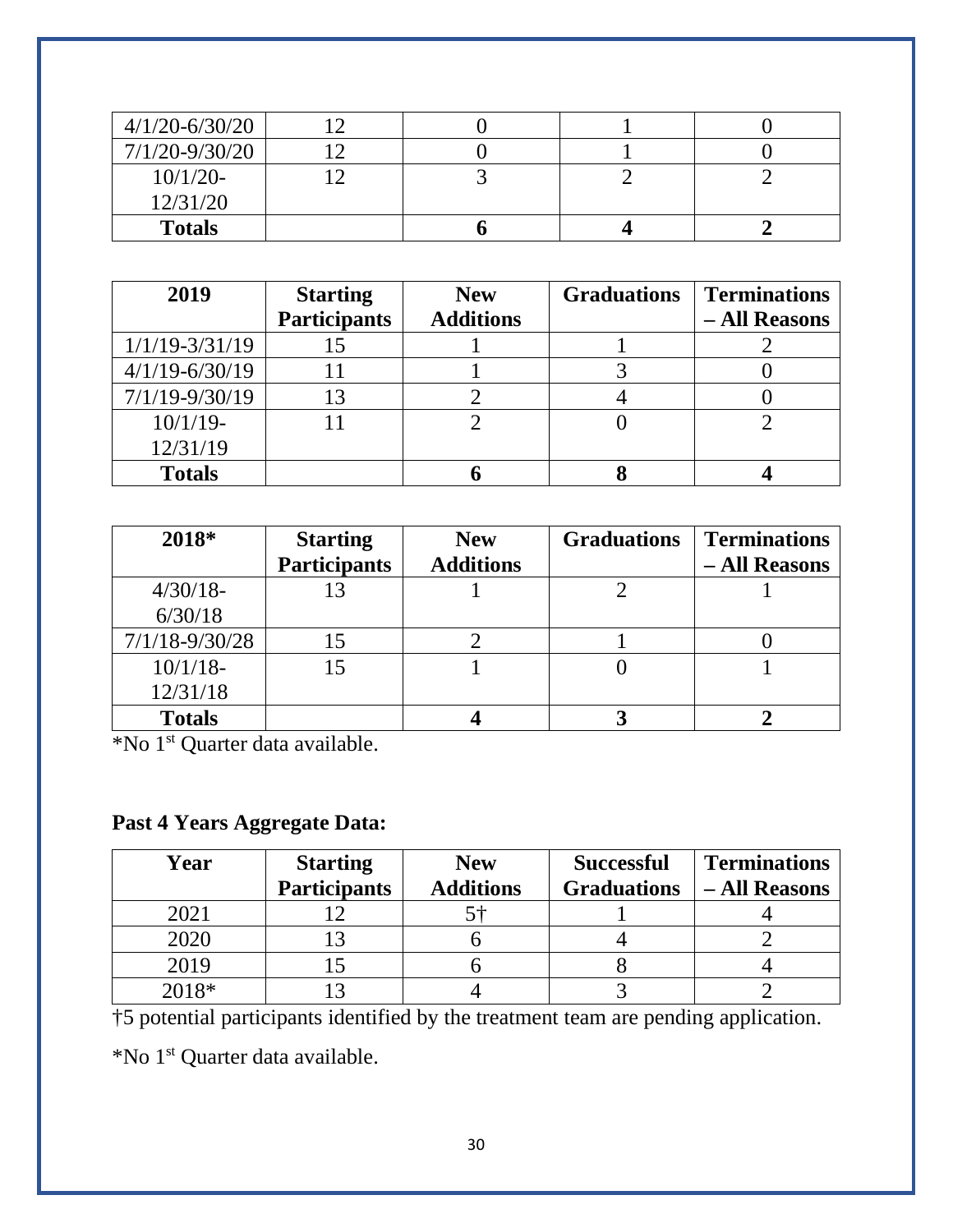#### **IV. Recent Termination History – All Reasons:**

#### **2021**

Revoked – New conviction/Drug possession.

Passed away from an unexpected medical issue just prior to graduation date.

Revoked – New conviction/Drug dealing.

 $Revoked - Absconded/Drug usage for 3<sup>rd</sup> time, wanted removed from program.$ **2020**

Administratively discharged due to a *bona fide* nonvoluntary inability to comply with the program.

Revoked – Drinking for 3rd time, numerous technical violations.

**2019**

Revoked – Numerous technical violations.

Revoked – Numerous technical violations.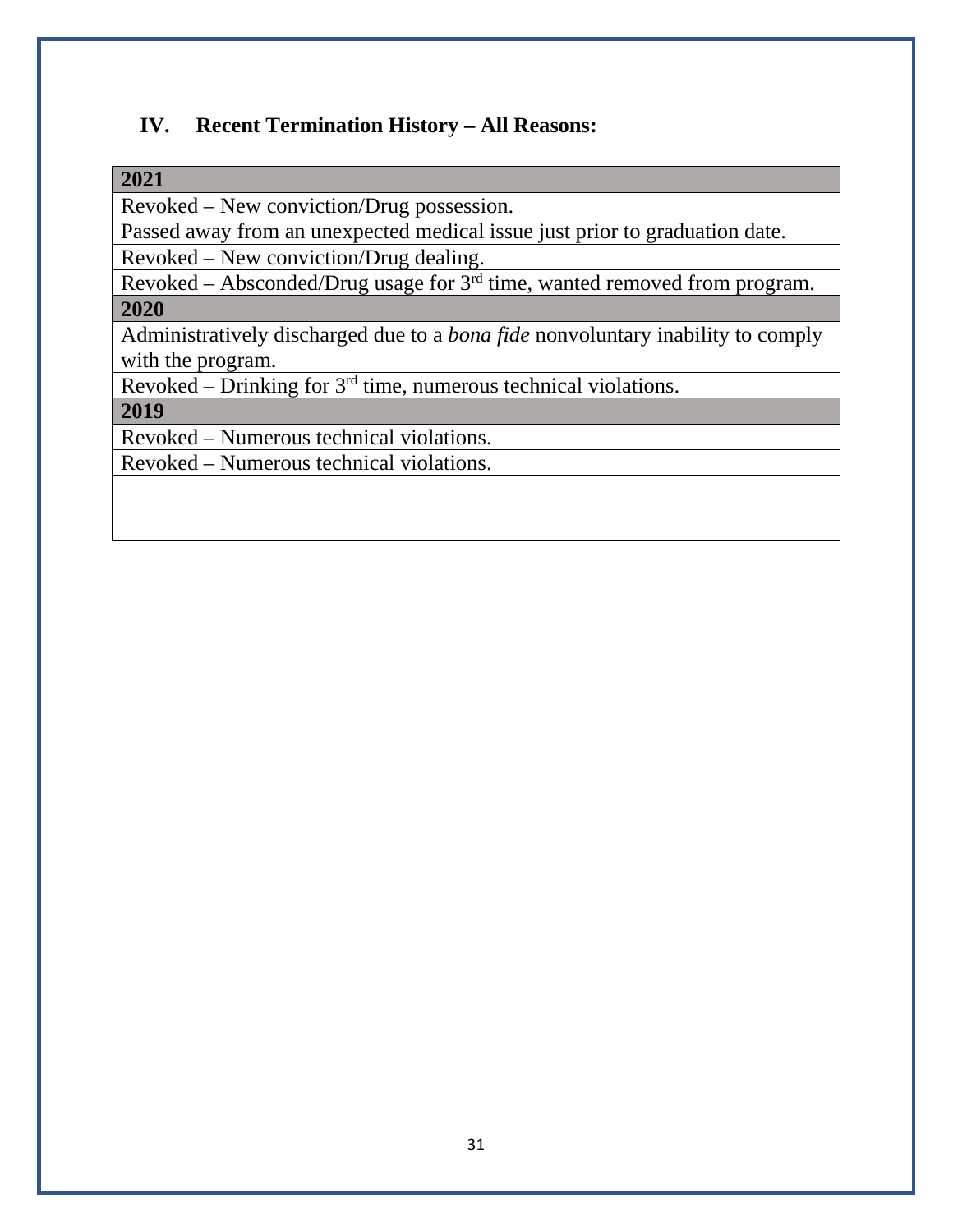#### **V. DUI Court Fact Sheet**

| Participants from 2009-2021: 107 |               |  |  |
|----------------------------------|---------------|--|--|
| Active: 11                       | Dismissed: 23 |  |  |
| Graduated: 73                    | 2021:7        |  |  |

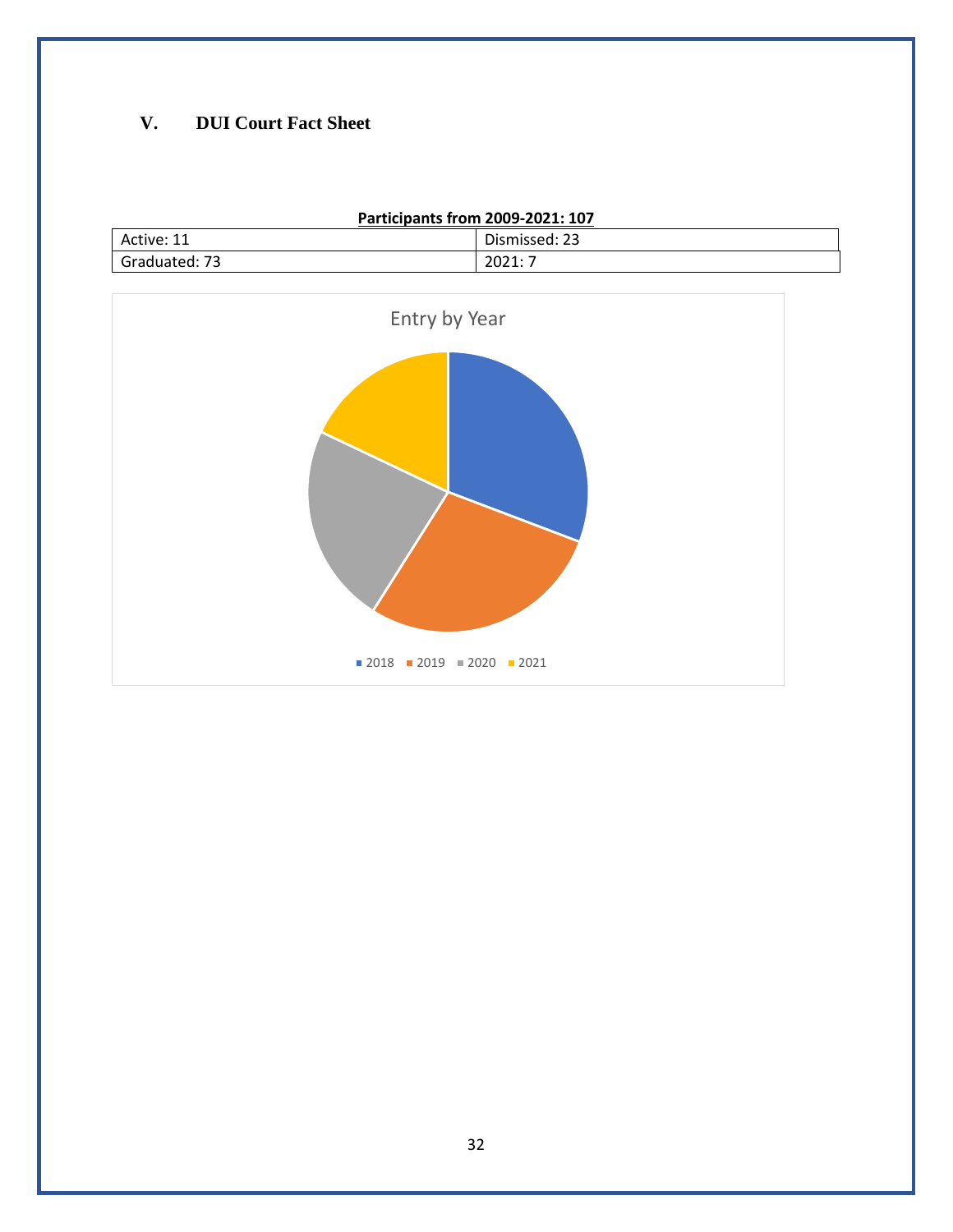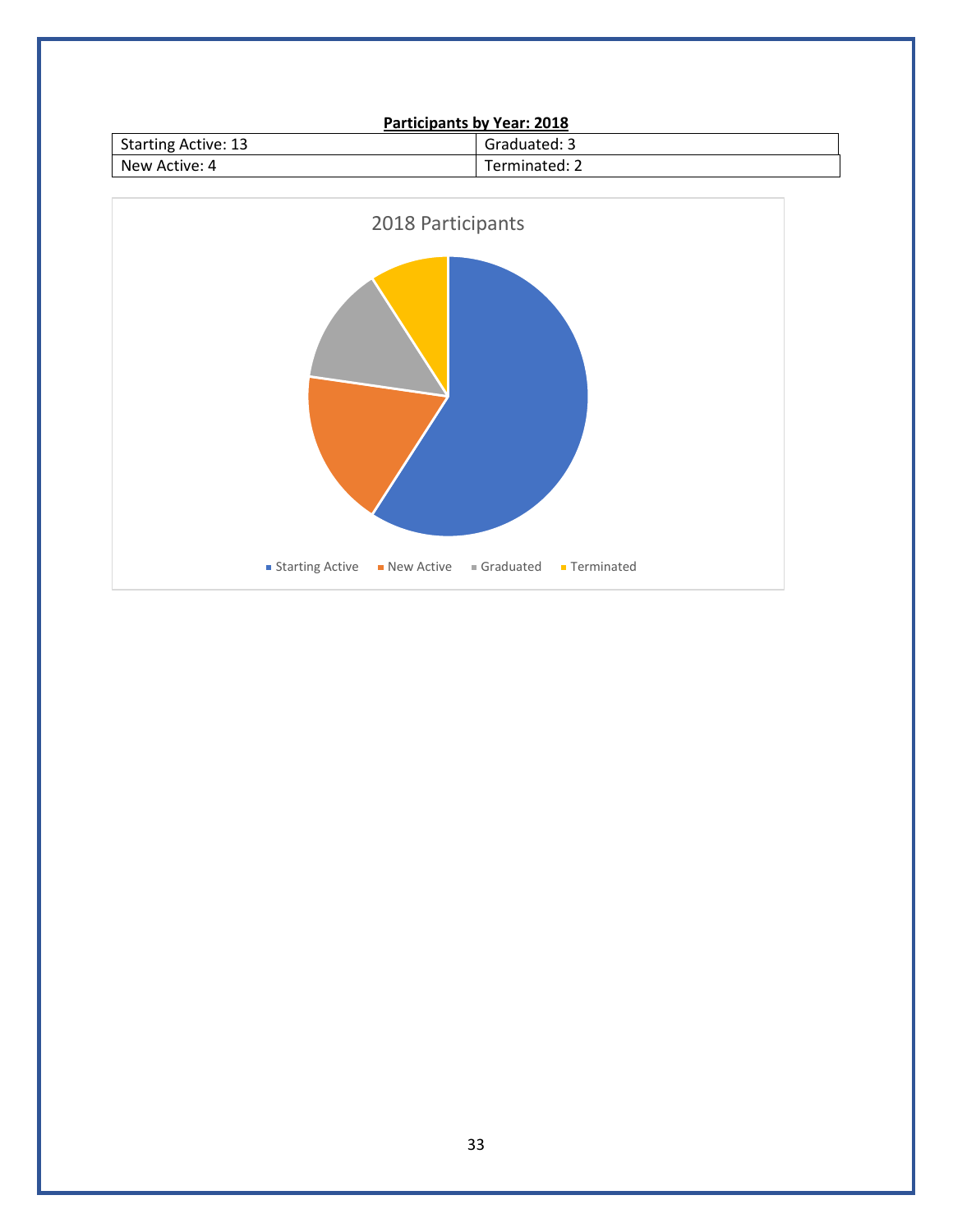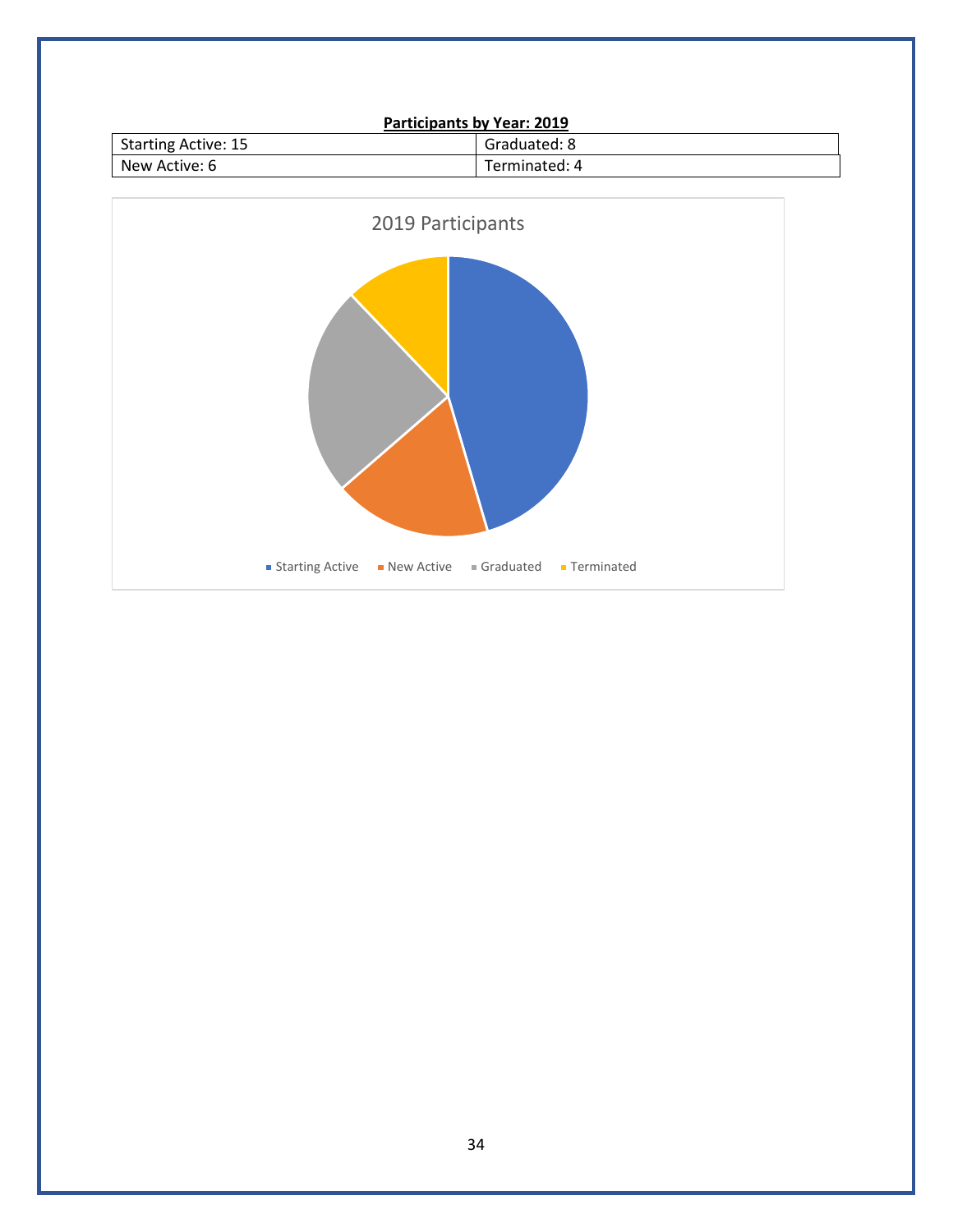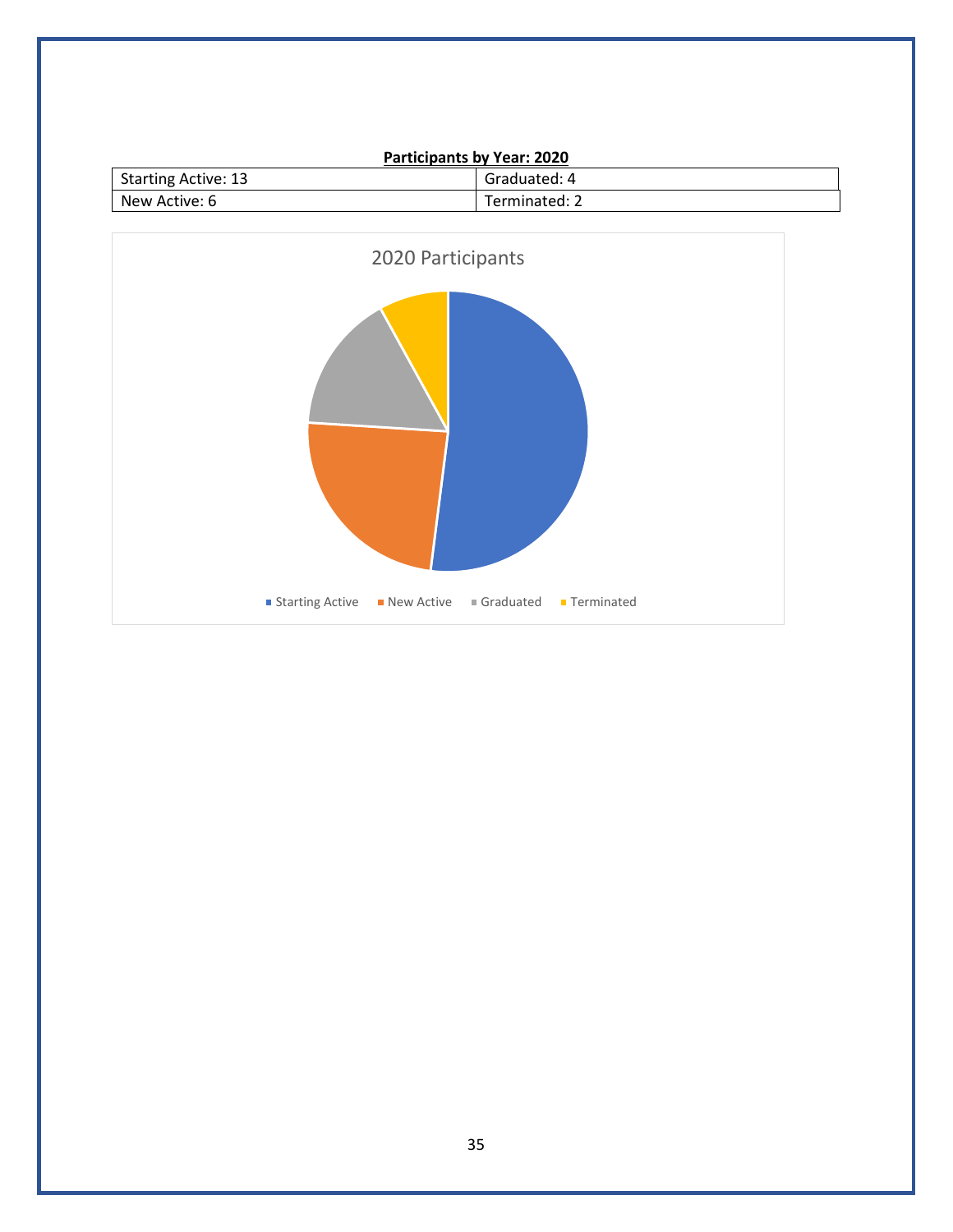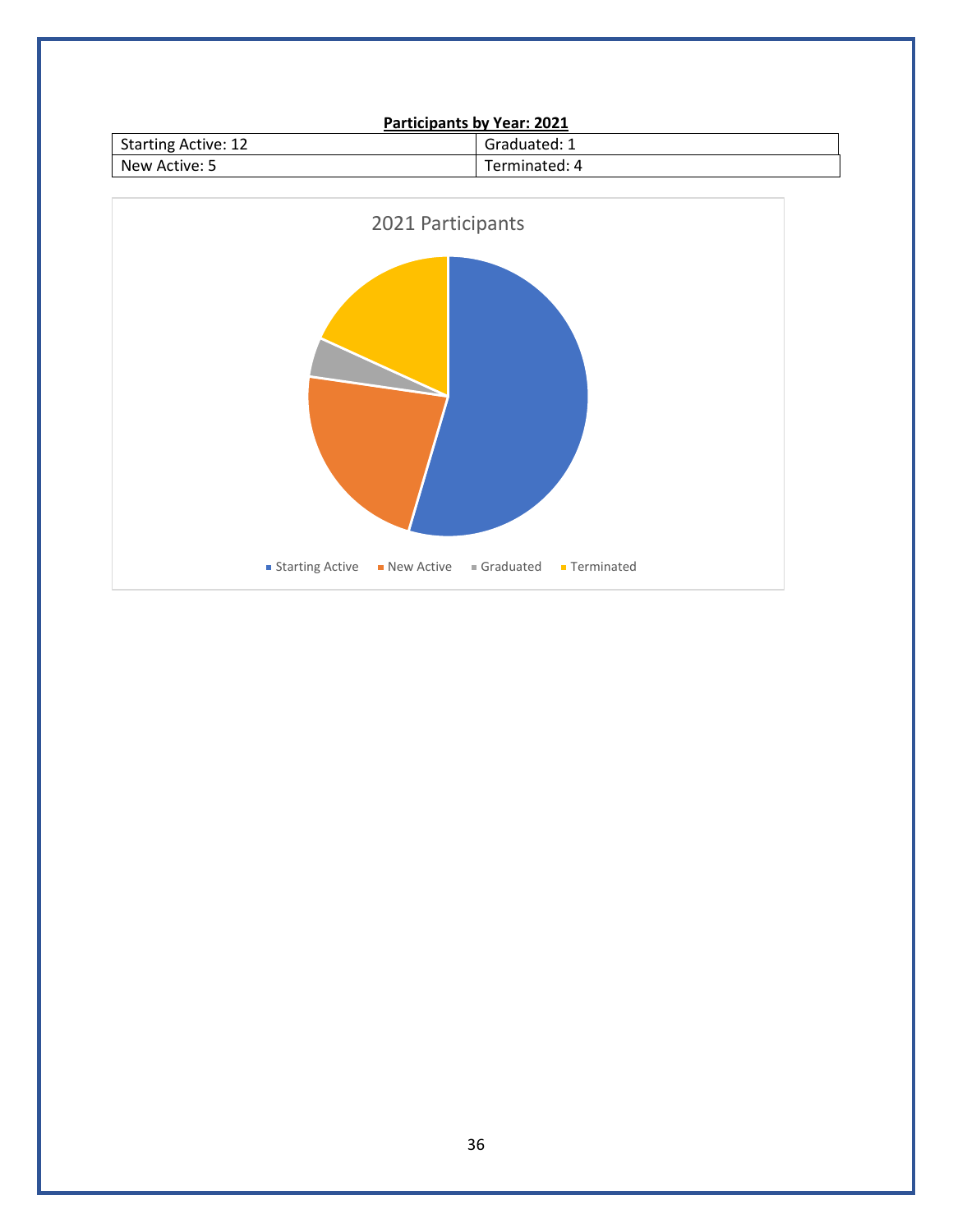#### <span id="page-36-0"></span>CENTRE COUNTY DISTRICT ATTORNEY'S OFFICE INTEGRITY OFFICER 2021 END OF YEAR REPORT

#### **I. INTRODUCTION**

The Integrity Officer, Megan McGoron, reports directly to the District Attorney. Allegations of prosecutorial misconduct and claims of innocence are reviewed to ensure convictions have integrity and individuals are not wrongfully convicted. The Integrity Officer is also responsible for the investigation and prosecution of cases involving public officials, law enforcement officers and corruption in government.

#### **II. DISCUSSION**

During the last 4 years, there have been 10 files reviewed by the Integrity Unit related to the process and validity of convictions. The following integrity reviews were granted in full or part:

### **A. CLAIMS FILED AND APPROVED**

#### **Commonwealth v. Aina** CP-14-CR-0688-2015

**Charge:** Person not to possess, carrying firearm without a license Claim of wrongful conviction alleging evidence presented at trial did not satisfy the crime. Defendant had been convicted in a non-jury trial and sentenced to 3 – 6 years in prison during the previous administration. The Commonwealth intervened to vacate the sentence and relief was granted. **Defendant was released from State Prison in 2020.**

#### Commonwealth v. John Kent CP-14-CR-0839-2014 **Charge:** Invasion of privacy, criminal trespass, stalking Numerous claims including prosecutorial misconduct were made regarding the previous administration. The defendant had been convicted at a non-jury trial. The defendant filed a Petition for Post-Conviction Relief and a review conducted. **The Commonwealth and defendant stipulated that the defendant should be granted a new trial in 2021.** Commonwealth v. Matthew Shirk CP-14-CR-0182-2013 **Charge:** Homicide by vehicle while DUI, DUI, aggravated assault Numerous claims were made regarding texting between the Commonwealth and

the trial judge relating to the previous administration. Defendant was convicted at a jury trial and sentenced. A Post-Conviction Relief petition was filed by the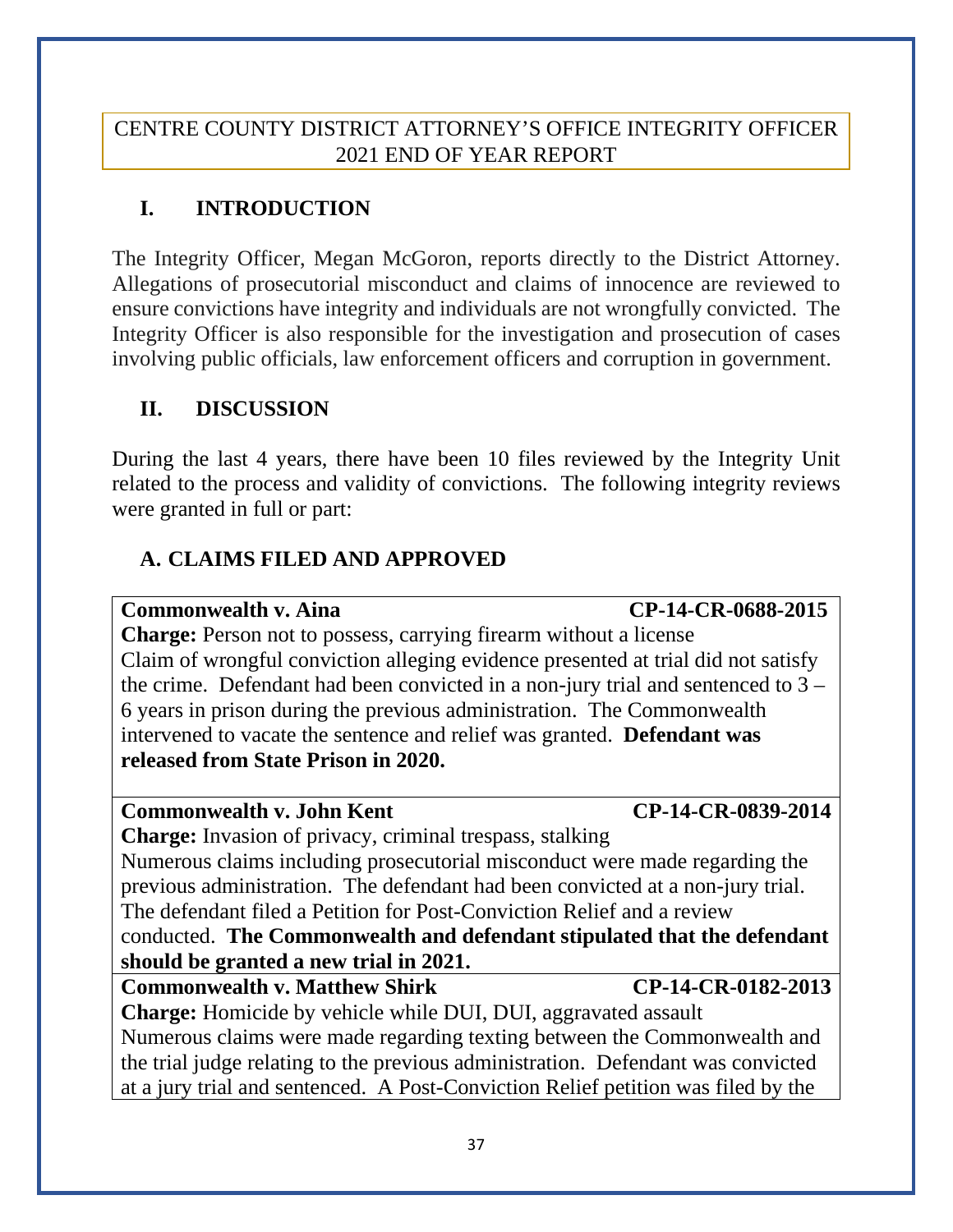defendant and relief was granted by agreement between the Commonwealth and the defendant. **The defendant was granted a re-sentencing in 2020.**

#### **B. CLAIMS FILED AND DENIED**

#### **Commonwealth v. Harry Barnes**

**Charge:** Homicide

A claim of wrongful conviction was made by the defendant. **Relief requested was denied, as the defendant was convicted in another county and not appropriate for review.**

**Commonwealth v. Beta Theta Pi (multiple defendants)**

**Charges:** involuntary manslaughter, recklessly endangering

Defendants brough claims of CHRIA violation for providing copies of the criminal complaint to a journalist**. Relief requested in the form of a private criminal complaint was denied, as CHRIA provides for a civil remedy, not criminal charges.**

**Commonwealth v. Miranda Boob CP-14-CR-1700-2009 Charge:** Homicide

Claims of prosecutorial misconduct because previous prosecutor withdrew a plea offer prior to trial. **The letter received was forwarded to defense counsel, as requested relief did not fall within the Integrity Officer review.**

**Commonwealth v. Elijah Moorer CP-14-CR-2037-2012 & 0532-2013 Charge:** possession with intent to deliver

Allegations of prosecutorial misconduct, police misconduct and tampering with evidence. The allegation of tampering with evidence was investigated by the Pennsylvania State Police. The case was prosecuted by the Attorney General's Office and **not within the jurisdiction of the Centre County District Attorney's Office**. Matters pending in other venues with Attorney General's Office and various courts.

Commonwealth v. Richard Ryan CP-14-CR-0016-2013

**Charge:** Terroristic threats, intimidation of a witness

Numerous claims of prosecutorial misconduct after the defendant was convicted in a jury trial. A Post-Conviction Relief petition was filed by the defendant requesting dismissal of charges and release from sentence. The matters were reviewed by the trial court and upheld by the Superior and Supreme Courts and accordingly **no relief was granted.**

**Charges:** Sexual Assault

**Commonwealth v. John Spetzer CP-14-CR-0116-1996 & 0505-1996**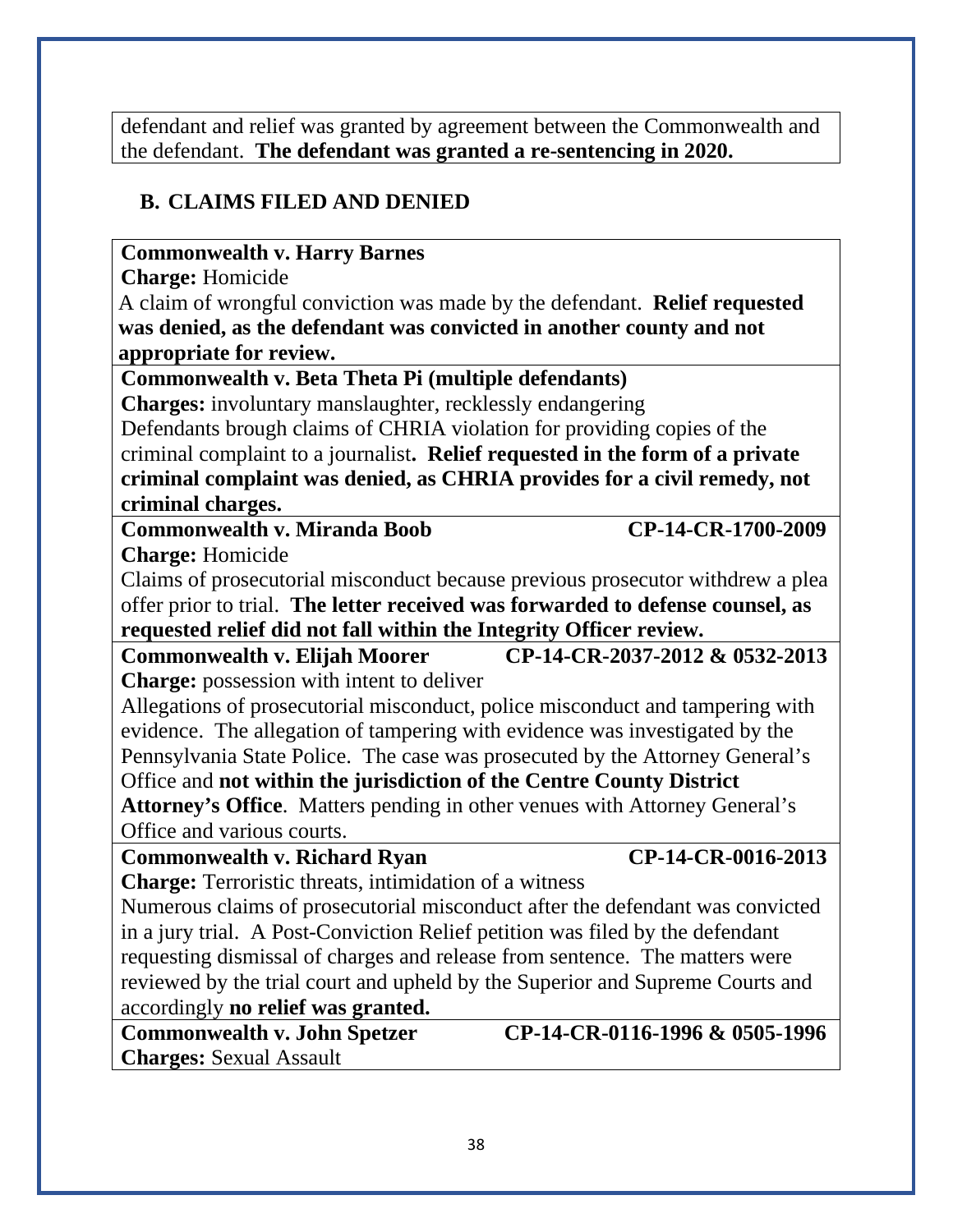An allegation that an ADA told a witness to lie during the defendant's jury trial. The Integrity Unit reviewed the case history and the evidence supported a conviction. There was sufficient evidence to establish the defendant's guilt at trial regardless of the allegations made. **No relief was granted.**

#### **C. PENDING CASES**

#### **Commonwealth v. Randall Brooks CP-14-CR-1927-2010**

**Charge:** Attempted Homicide

An allegation that the previous District Attorney was texting the trial Judge during trial. A Post-Conviction Relief Petition has been filed with the Court requesting dismissal of the charges. Commonwealth has turned over to the defense any evidence it has relevant to the claim. A hearing with the Court will be held regarding what relief, if any, should be granted.

**Commonwealth v. Subramanyam Vedam**

**Charges:** Homicide

This is an inquiry received from the Innocence Project in 2021. File is currently being reviewed.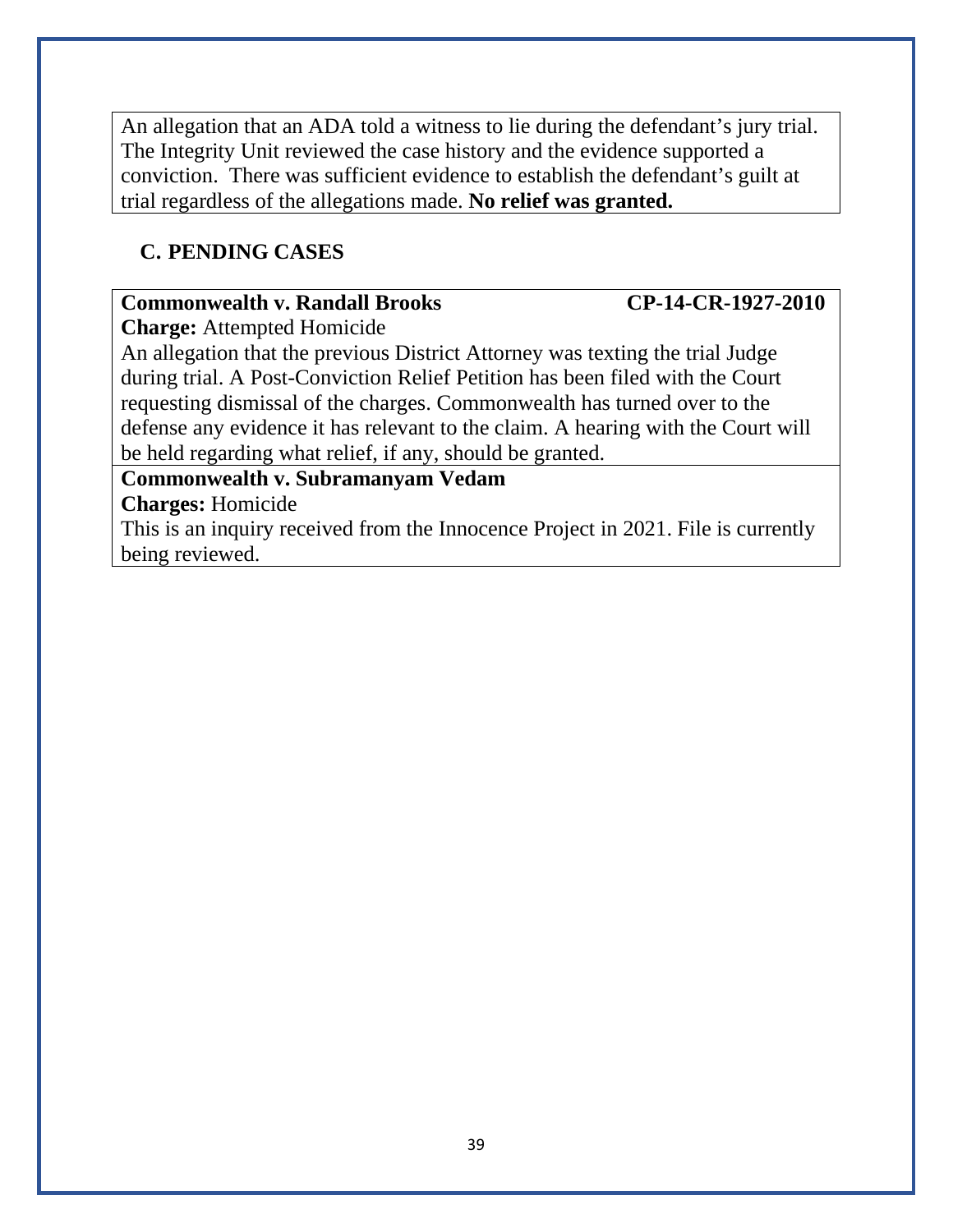# **III. Integrity Officer Fact Sheet**

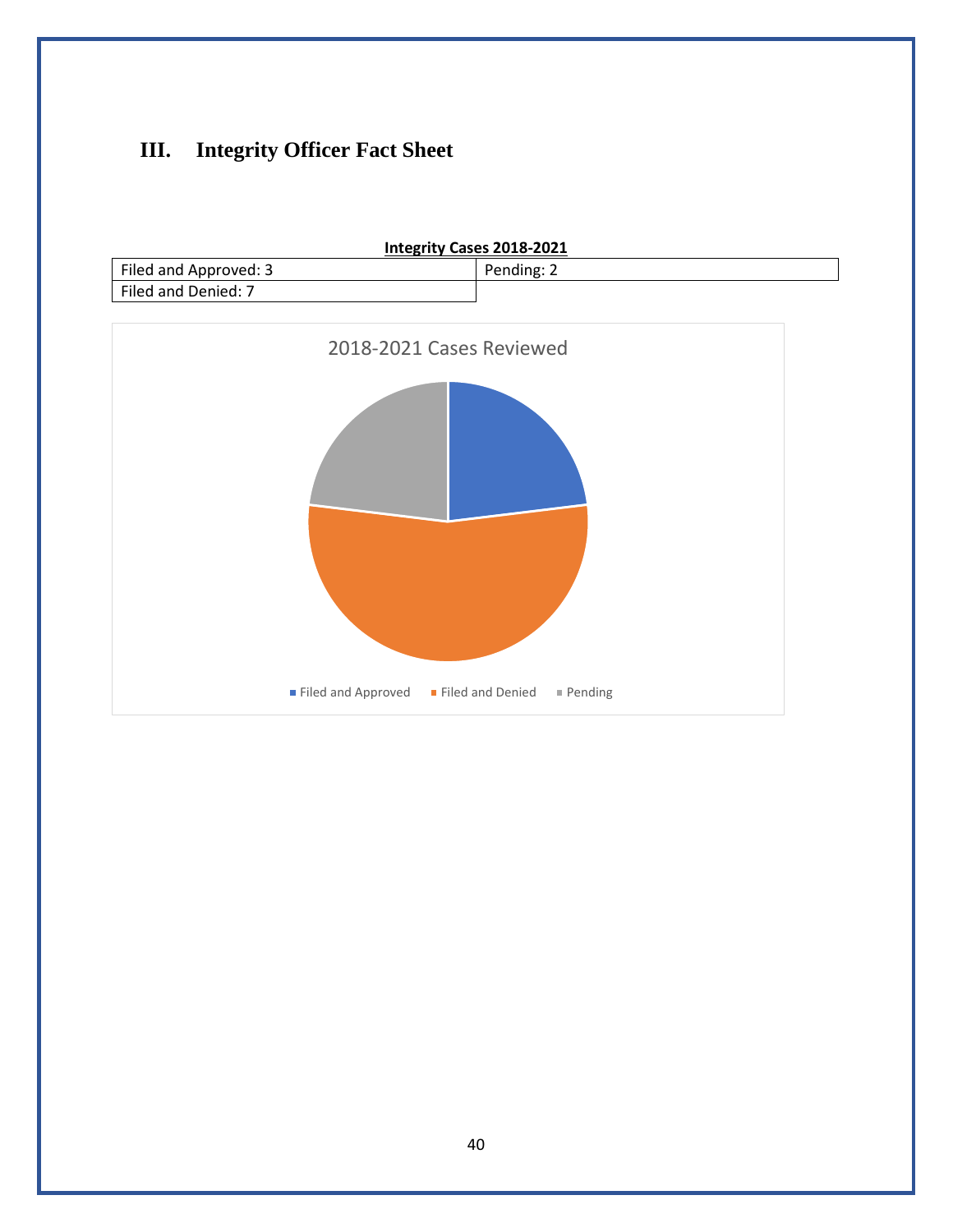#### <span id="page-40-0"></span>CENTRE COUNTY DISTRICT ATTORNEY'S OFFICE MISDEMEANOR MARIJUANA DIVERSON PROGRAM 2021 END OF YEAR REPORT

#### **I. Objectives of the Program**

The Misdemeanor Marijuana Diversion Program ("MMDP") is a voluntary program provided by the Centre County District Attorney's Office for individuals who have been charged with Possession of a Small Amount of Marijuana and/or Possession of Drug Paraphernalia, related to marijuana use. The MMDP teaches participants the physiological and social consequences of marijuana usage, provides an overview of marijuana laws, and teaches techniques participants can use to stop using marijuana.

#### **II. Description of Program**

A prior criminal history is not an automatic bar to participation. The prosecutor assigned to the case has the discretion to determine what history and circumstances prohibits participation based upon the interests of public safety. There are circumstances when even small amounts of marijuana may threaten the health and safety of the community, so offenders who possess marijuana in drug-free zones or correctional facilities will not be eligible for this program. Approvals will be made by the assigned prosecutor at the time of the preliminary hearing.

#### **III. Program Statistics**

The MMDP program has been active since 2021 and had 151 participants for the 2021 calendar year. Of those total participants, 135 have been accepted into Level 1 and 16 have been accepted into Level 2. To date, 31 participants have completed the program and had their charges dismissed through a Rule 586 dismissal. The remaining 120 participants are still pending completion of the program. No participant has been discharged from the program for non-completion.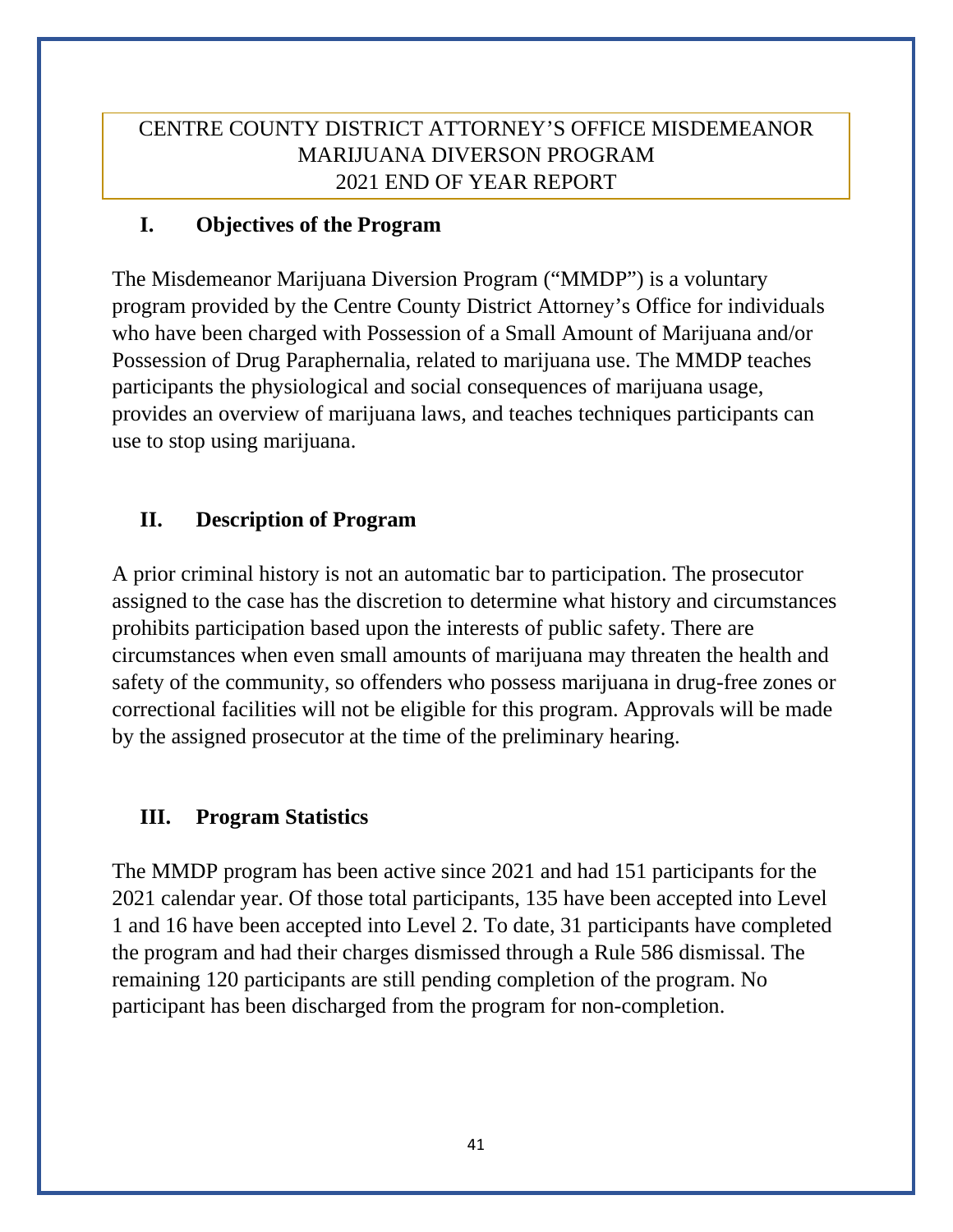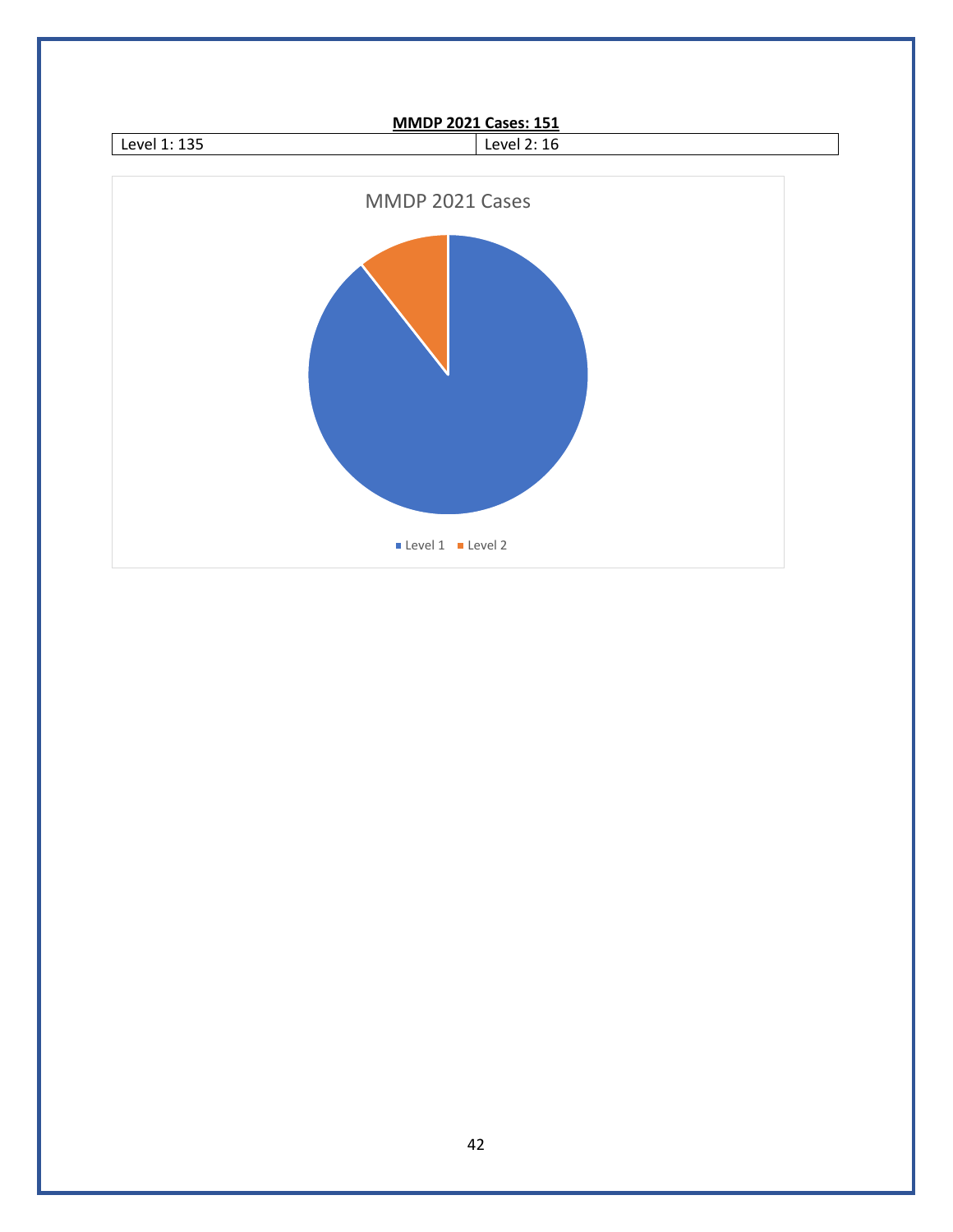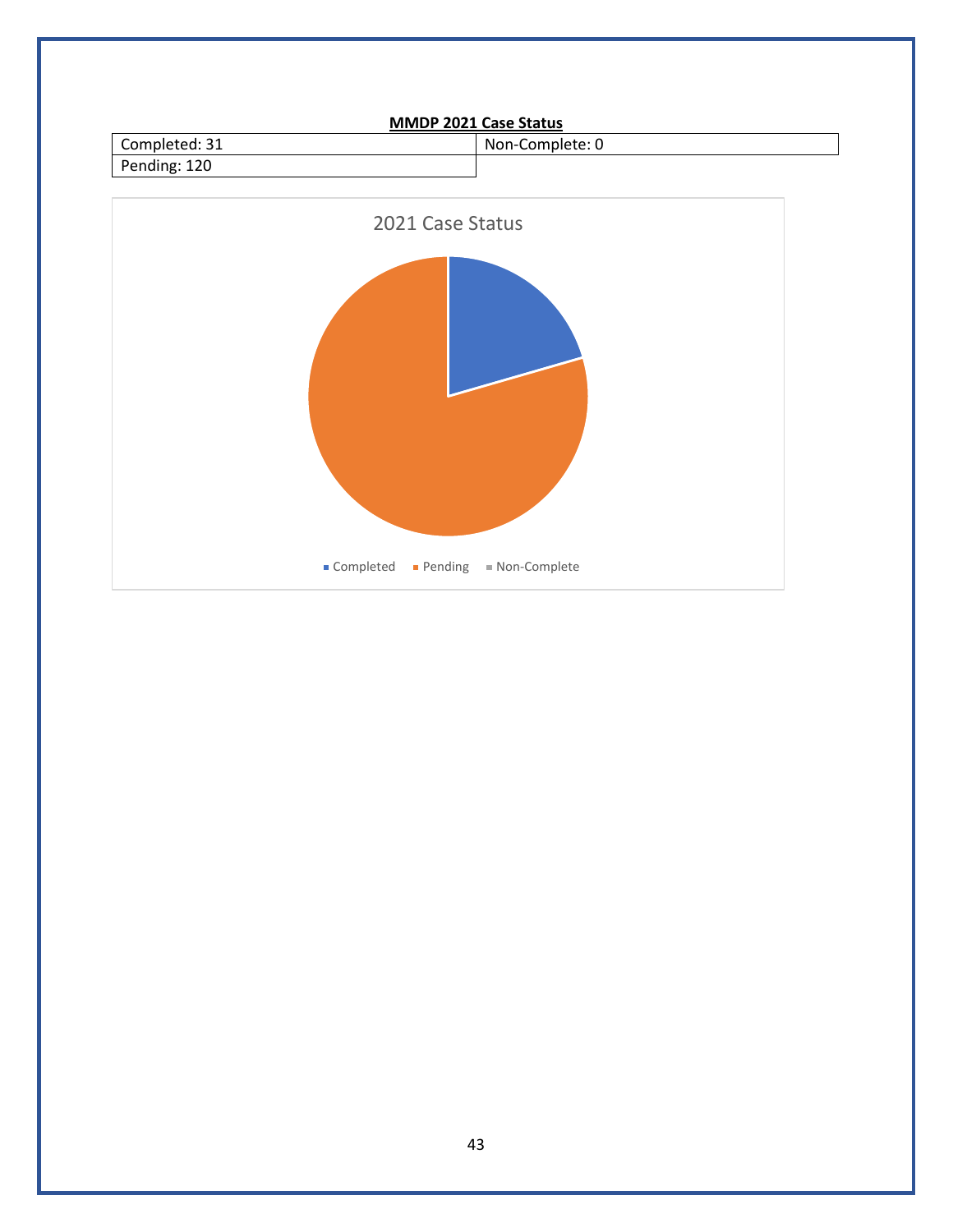#### <span id="page-43-0"></span>CENTRE COUNTY DISTRICT ATTORNEY'S RIGHT TO KNOW LAW REPORT 2021

#### **I. INTRODUCTION**

The Open Records Officer for the Centre County District Attorney's Office is Assistant District Attorney Joshua Andrews. Assistant District Attorney Matt Metzger served in this function through the majority of 2021. Right to Know Requests are received by the DA's Office in writing via US mail or email. A Right to Know Officer's duty is to implement and enforce the state's Right to Know Law. Under the Right to Know Law, all records are presumed to be public records unless disclosure is barred by: (1) state or federal law or regulation; (2) judicial order; (3) privilege, i.e. attorney-client or doctor-patient; or (4) one of the exceptions in Section 708 of the Right to Know Law.

### **II. DISCUSSION**

In 2021, a total of 17 record requests were received by the District Attorney's Office. 4 of those requests were granted outright, 2 were granted with limitations and 5 were deemed as sent to the wrong agency for records. Of the denials – 6 were denied because no records were found and 1 request was denied because the records were exempt. The volume of requests in 2021 were significantly down from 2018 and 2019, when 55 and 40 requests were made. During the last 4 years, the outright denials of open records requests has been less than 1%.

#### **III. District Attorney of Centre County Right to Know Law Request Report 2018 – 2021**

| Year | <b>Total</b>                    | <b>Response</b> |                                  |                                                           |                                                        |                                             |                                    |
|------|---------------------------------|-----------------|----------------------------------|-----------------------------------------------------------|--------------------------------------------------------|---------------------------------------------|------------------------------------|
|      | <b>Request</b><br><b>Volume</b> | Granted         | Granted w/<br><b>Limitations</b> | <b>Notice</b><br><b>Request was</b><br><b>Misdirected</b> | Denied -<br>N <sub>0</sub><br><b>Records</b><br>Found* | Denied -<br><b>Records</b><br><b>Exempt</b> | N <sub>0</sub><br>response<br>Data |
| 2021 | 17                              |                 |                                  |                                                           |                                                        |                                             |                                    |
| 2020 | 22                              |                 |                                  |                                                           |                                                        |                                             |                                    |
| 2019 | 40                              |                 | 10                               | 10                                                        | 12                                                     |                                             |                                    |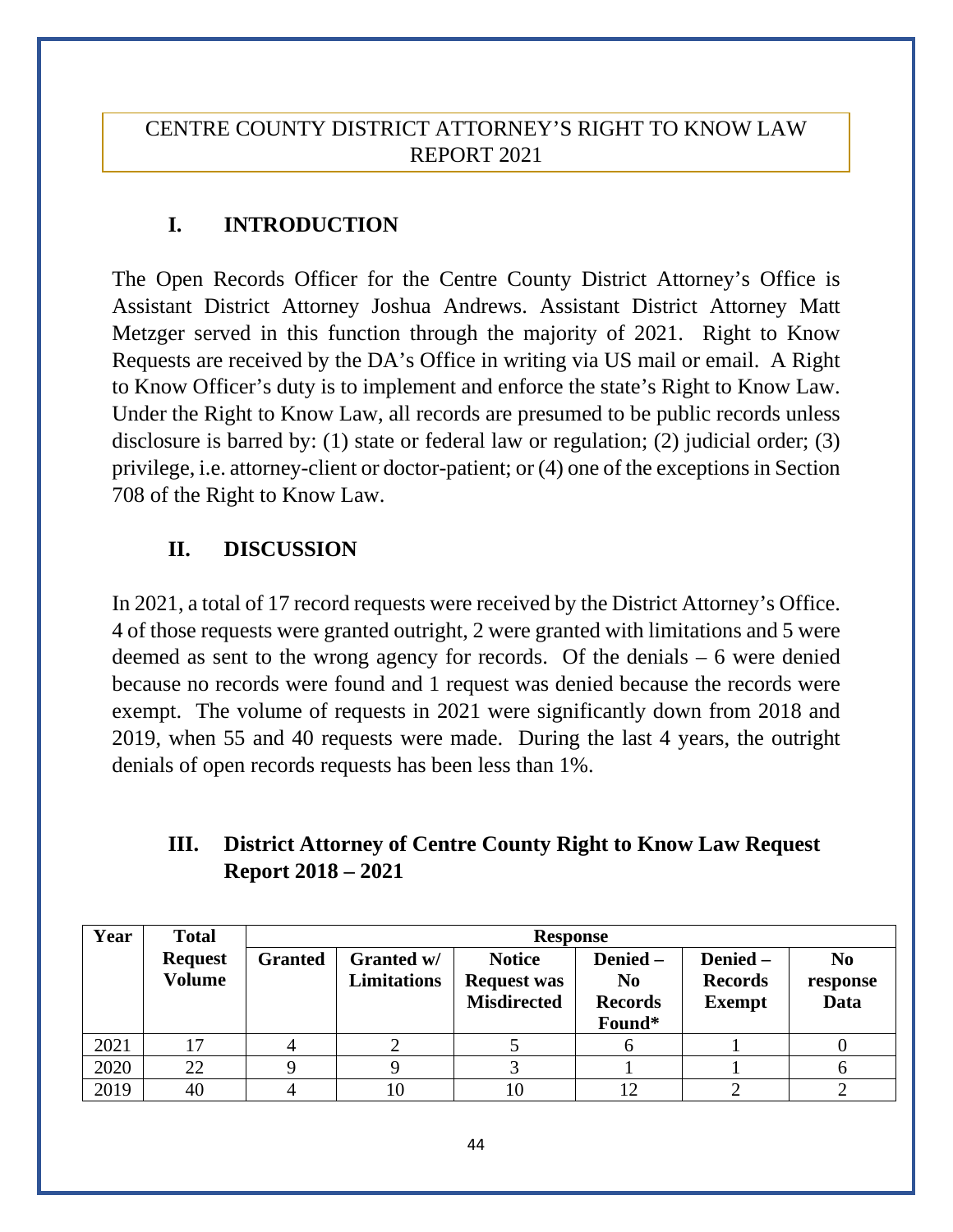| *Many denials based on an absence of responsive records also include a notice that the request |  |  |  |  |  |  |  |
|------------------------------------------------------------------------------------------------|--|--|--|--|--|--|--|

was misdirected.

#### **RTKL Appeals Filed:**

- 2021: None (Though 1 matter remains pending at the Commonwealth Court)
- 2020: 1
- 2019: 2
- 2018:  $8$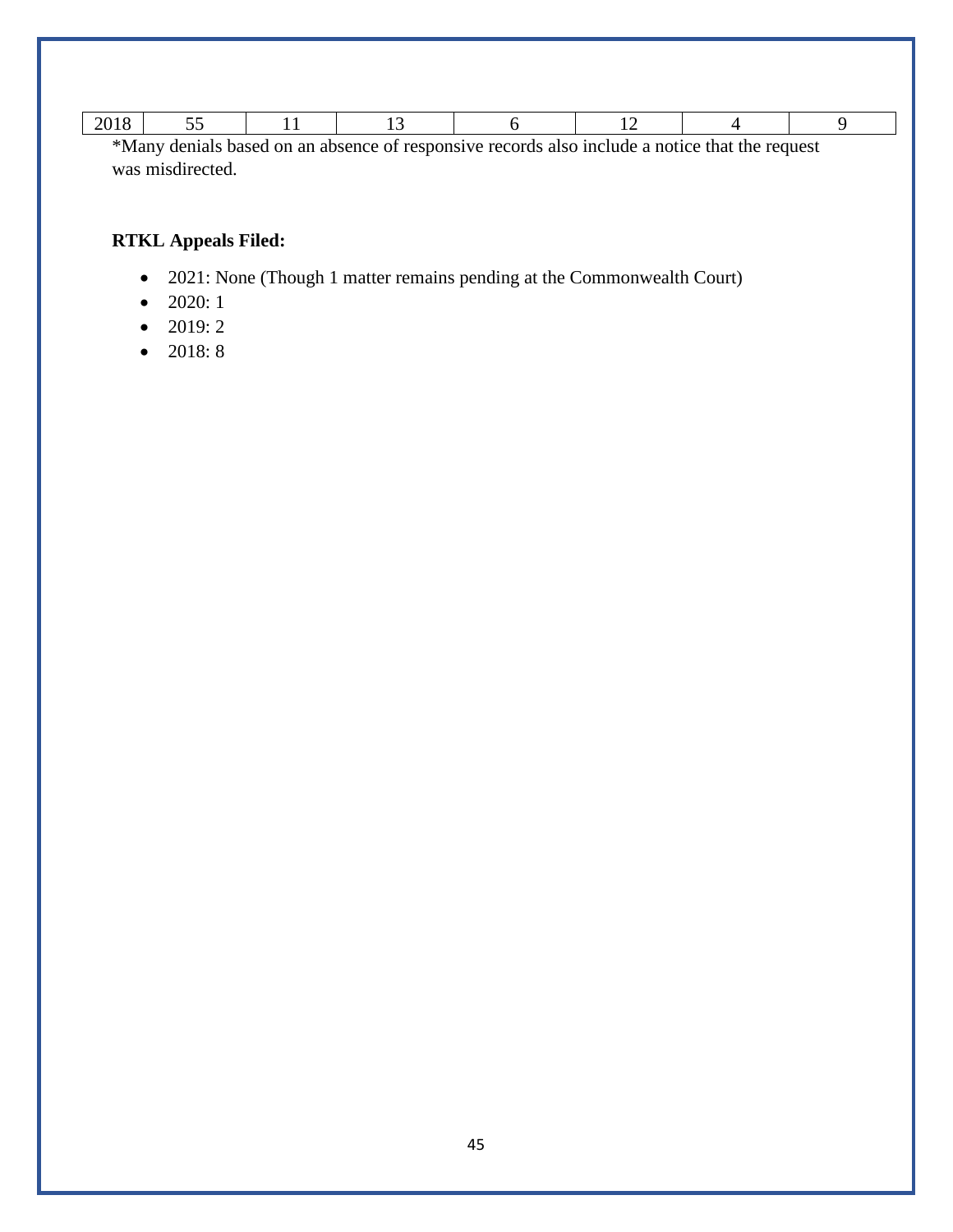# **IV. Right to Know Law Fact Sheet**

| RTKL Requests 2018-2021 |          |  |  |  |
|-------------------------|----------|--|--|--|
| 2018: 55                | 2020: 22 |  |  |  |
| 2019: 40                | 2021:17  |  |  |  |

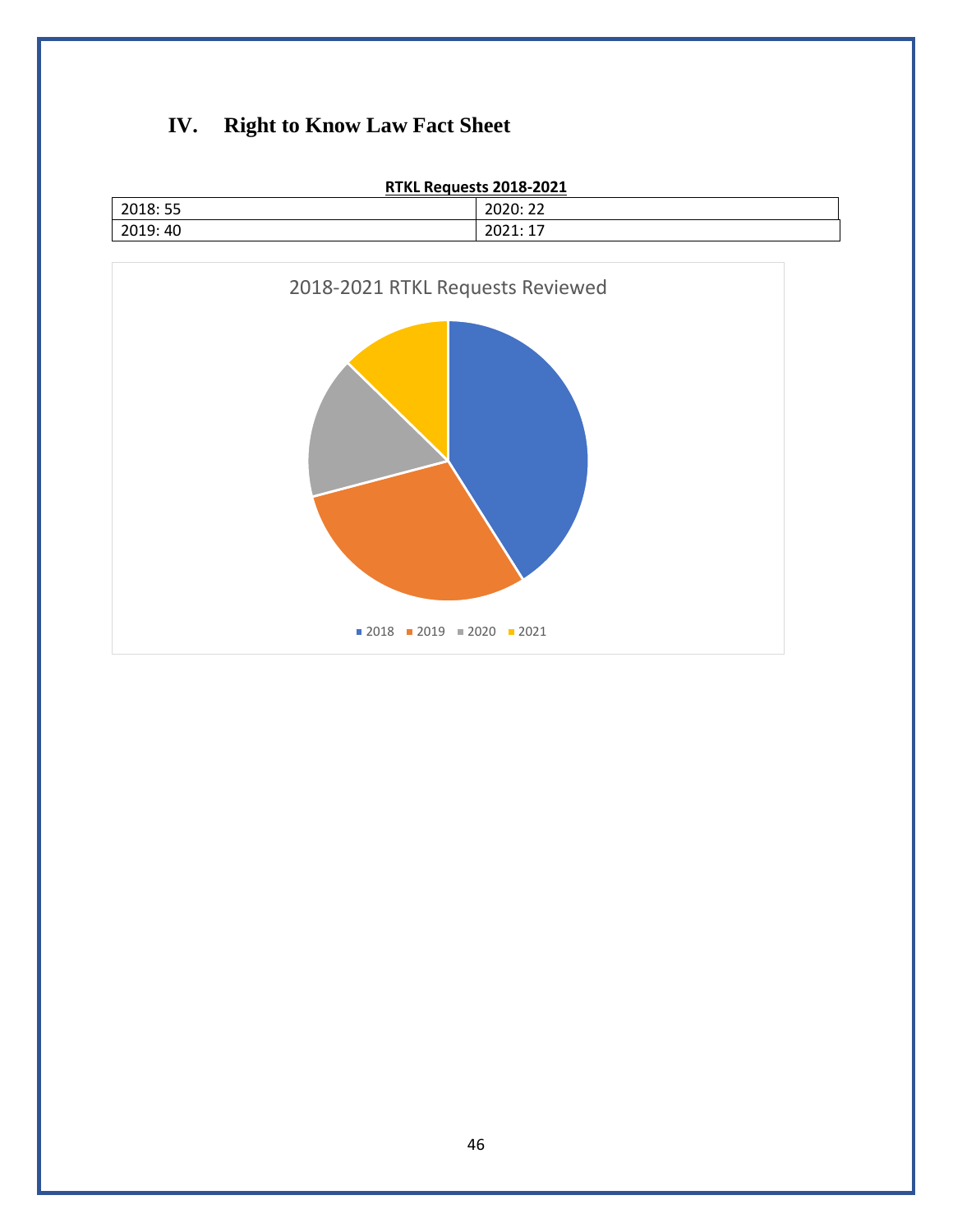

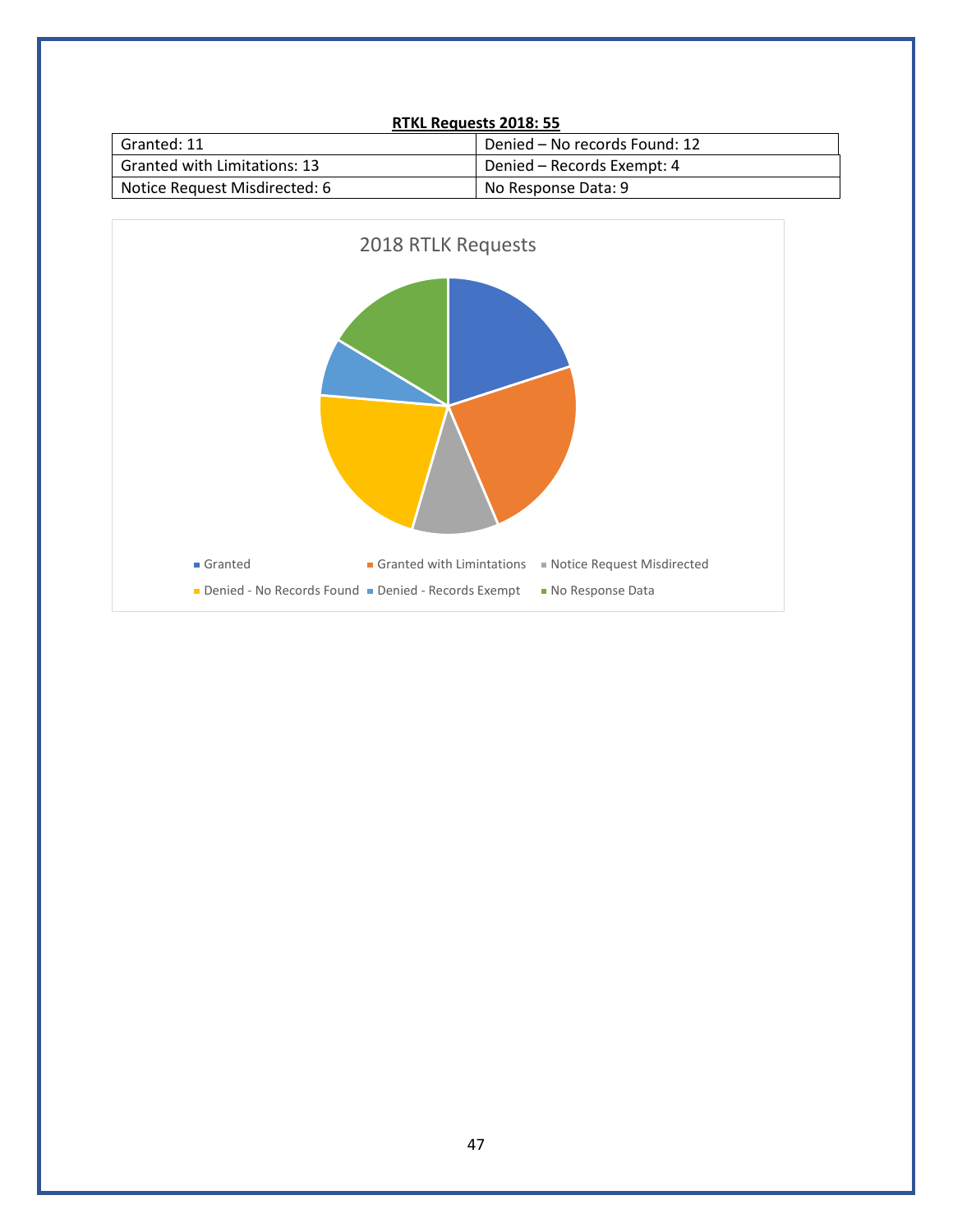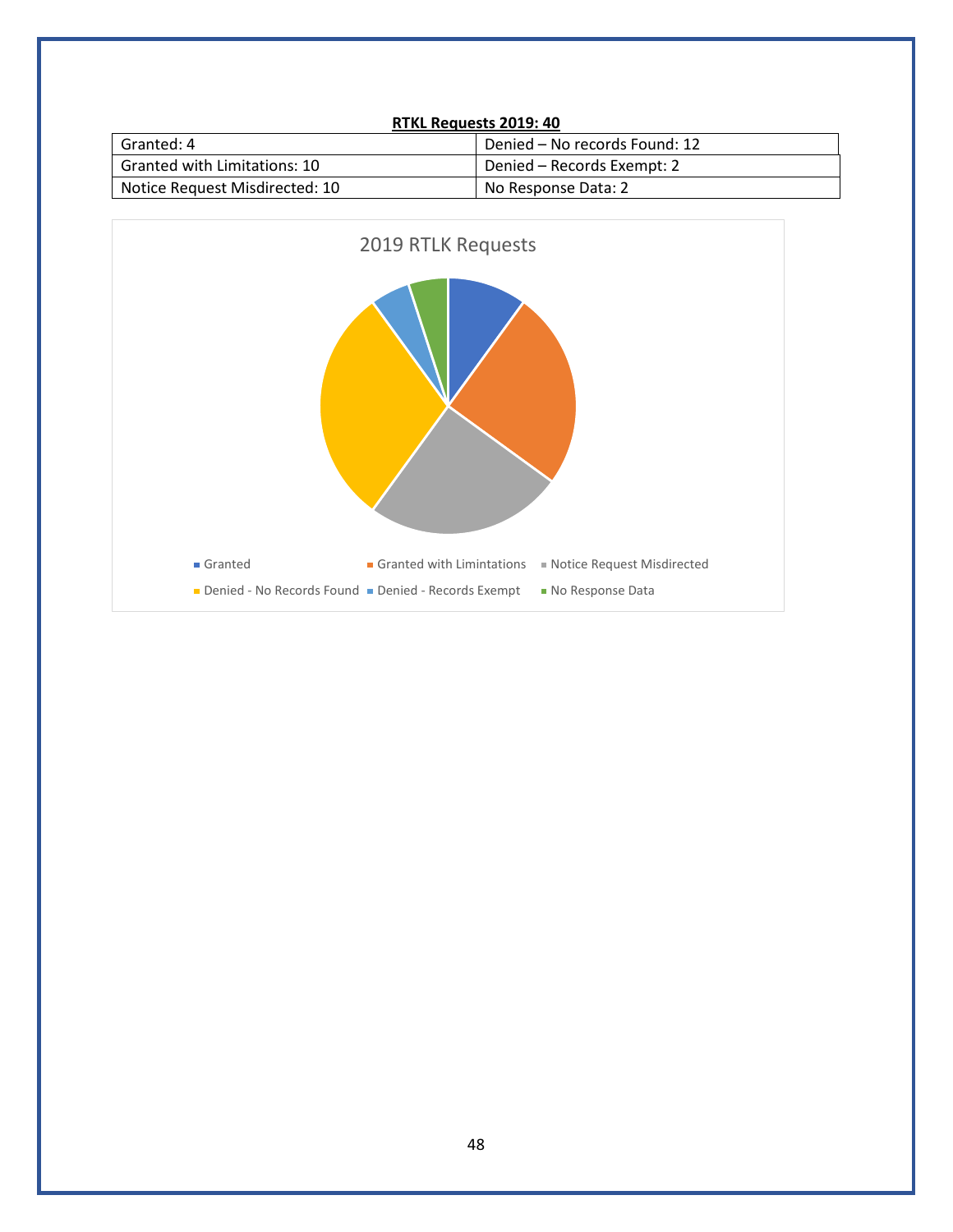